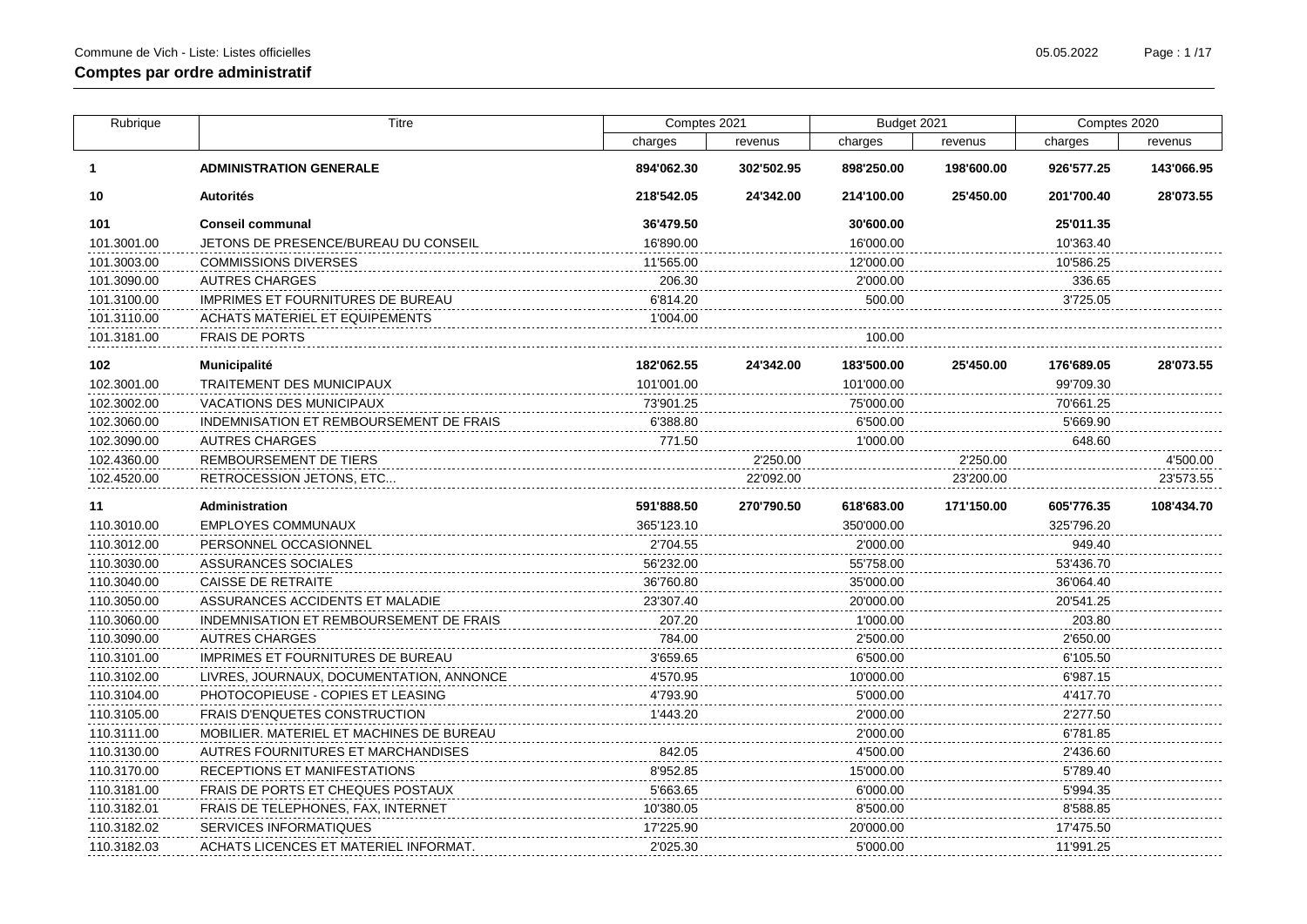$\overline{a}$ 

 $\sim$ 

| Rubrique    | <b>Titre</b>                                     | Comptes 2021 |            | Budget 2021 |            | Comptes 2020 |                        |
|-------------|--------------------------------------------------|--------------|------------|-------------|------------|--------------|------------------------|
|             |                                                  | charges      | revenus    | charges     | revenus    | charges      | revenus                |
| 11          | Administration                                   | 591'888.50   | 270'790.50 | 618'683.00  | 171'150.00 | 605'776.35   | 108'434.70             |
| 110.3185.01 | HONORAIRES ET PRESTATIONS DE SERVICES            | 4'616.45     |            | 4'000.00    |            | 3'067.15     |                        |
| 110.3185.02 | HONORAIRES ET FRAIS D'EXPERTISE                  | 5'349.60     |            | 6'500.00    |            | 4'949.60     |                        |
| 110.3185.03 | FRAIS D'AVOCATS ET DE PROCEDURE                  | 13'700.00    |            | 30'000.00   |            | 42'200.00    |                        |
| 110.3185.04 | BUREAU TECHNIQUE POLICE DES CONSTRUCTION         | 14'325.35    |            | 17'125.00   |            | 27'384.50    |                        |
| 110.3186.00 | PRIMES D'ASSURANCES TIERS, CHOSES, RC            | 3'012.65     |            | 3'500.00    |            | 3'518.85     |                        |
| 110.3190.00 | COTISATIONS ET FRAIS DIVERS                      | 5'226.70     |            | 5'000.00    |            | 4'802.25     |                        |
| 110.3510.00 | PART A DES CHARGES CANTONALES                    | 231.20       |            | 300.00      |            | 216.60       |                        |
| 110.3520.00 | PART A DES CHARGES D'AUTRES COMMUNES             | 750.00       |            | 1'500.00    |            | 1'150.00     |                        |
| 110.4313.00 | EMOLUMENTS ADMINISTRATIFS (permis de construire) |              | 28'762.90  |             | 12'000.00  |              | 36'808.05              |
| 110.4360.00 | REMBOURSEMENT DE TIERS                           |              | 3'652.00   |             | 3'220.00   |              | 5'507.85               |
| 110.4361.00 | REMBTS TRAITEMENTS ET CHARGES SOCIALES           |              | 112.60     |             | 3'500.00   |              | 4'248.90<br>---------- |
| 110.4520.00 | PART ET REMBOURSEMENT DES COMMUNES               |              | 3'000.00   |             | 4'000.00   |              | 3'169.90               |
| 110.4901.00 | IMPUTATIONS INTERNES SALAIRES/CHARGES SOCIALES   |              | 235'263.00 |             | 148'430.00 |              | 58'700.00              |
| 15          | Affaires culturelles, loisirs                    | 15'082.00    | 25.00      | 14'375.00   | 500.00     | 28'027.65    | 225.00                 |
| 150.3320.00 | AMORTISSEMENTS AFFAIRES CULT.                    |              |            |             |            | 16'489.15    |                        |
| 150.3512.00 | PART CANTON - LEM (ECOLE DE MUSIQUE)             |              |            | 11'875.00   |            | 10'288.50    |                        |
| 150.3653.00 | AIDES ET SUBVENTIONS AFFAIRES CULTURELLES        |              |            | 2'500.00    |            | 1'250.00     |                        |
| 150.4352.00 | <b>VENTES D'IMPRIMES</b>                         |              | 25.00      |             | 500.00     |              | 225.00                 |
| 16          | <b>Tourisme</b>                                  | 4'470.45     | 4'470.45   | 1'500.00    | 1'500.00   | 6'333.70     | 6'333.70               |
| 160.3520.00 | <b>RETROCESSION TAXES REGION-NYON</b>            | 4'135.20     |            | 1'300.00    |            | 5'858.70     |                        |
| 160.3810.00 | ATTRIBUTION FONDS TAXES DE SEJOUR                | 335.25       |            | 200.00      |            | 475.00       |                        |
| 160.4410.00 | PERCEPTION TAXES DE SEJOUR                       |              | 4'470.45   |             | 1'500.00   |              | 6'333.70               |
| 17          | Snorte                                           | 7'875.00     | 2'875.00   |             |            | הח חחחי      |                        |

| 17          | Sports                                                                 | 7'875.00  | 2'875.00  | 5'000.00  |
|-------------|------------------------------------------------------------------------|-----------|-----------|-----------|
| 170.3663.00 | AIDES INDIVID. LOISIRS, SPORTS                                         | 2'875.00  |           |           |
| 170.3809.00 | ATTRIBUTIONS FONDS D'ENCOURAGEMENT A DES ACTIVITES<br><b>SPORTIVES</b> | 5'000.00  |           | 5'000.00  |
| 170.4809.00 | PRELEVEMENTS FONDS D'ENCOURAGEMENT A DES<br>ACTIVITES SPORTIVES        |           | 2'875.00  |           |
| 18          | <b>Transports publics</b>                                              | 56'204.30 | 49'592.00 | 79'739.15 |
| 180.3517.00 | PART BASSIN 3 + AUTRES                                                 | 53'326.30 | 46'015.00 | 48'879.95 |
| 180.3526.00 | TRANSPORTS P. PART. FINANCIERE FDS REGION                              |           |           | 27'304 20 |
| 180.3527.00 | NOCTAMBUS ET PEDIBUS                                                   | 2'878.00  | 3'577.00  | 3'555.00  |
|             |                                                                        |           |           |           |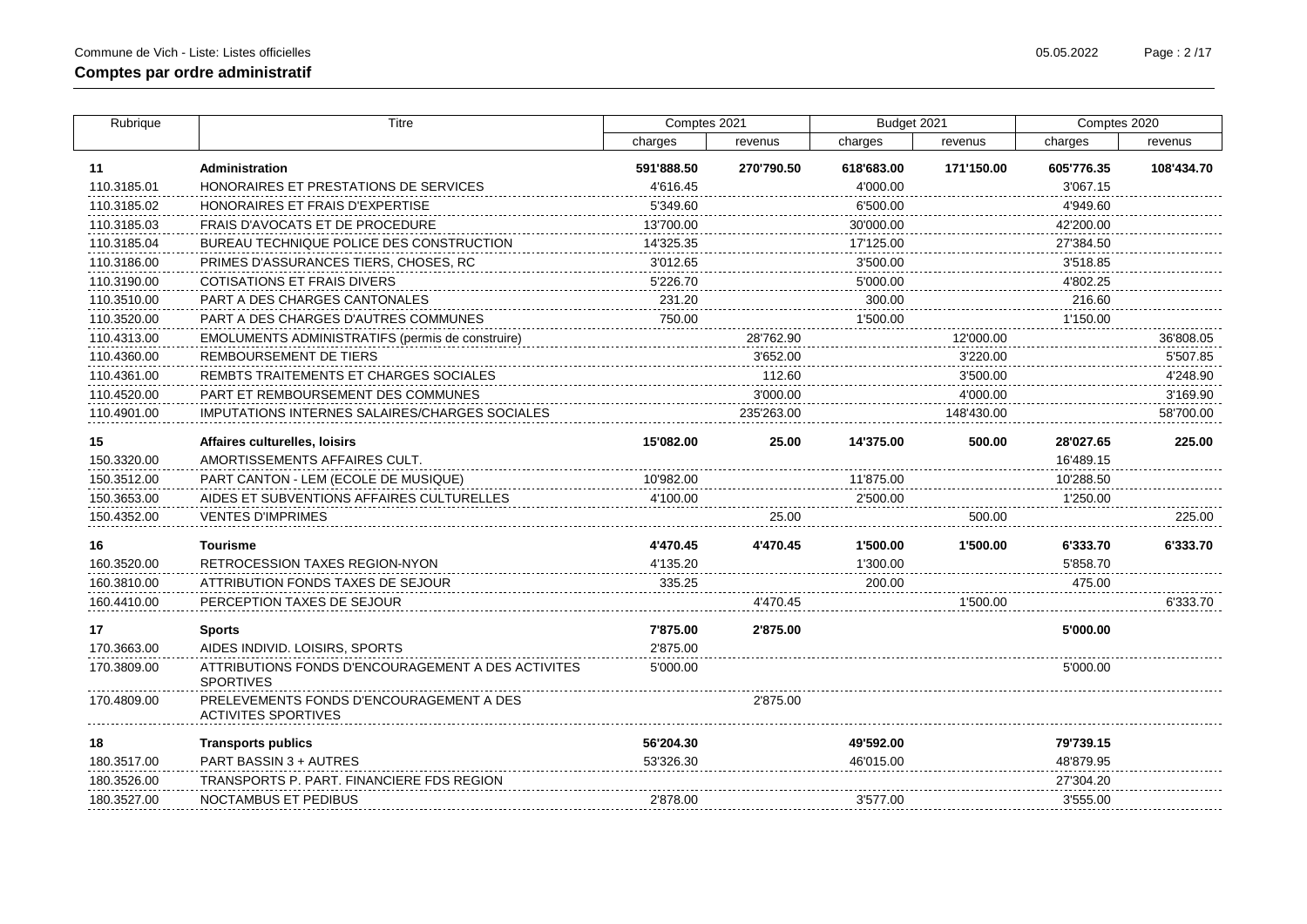| Rubrique     | <b>Titre</b>                                | Comptes 2021 |              | Budget 2021  |              | Comptes 2020 |              |
|--------------|---------------------------------------------|--------------|--------------|--------------|--------------|--------------|--------------|
|              |                                             | charges      | revenus      | charges      | revenus      | charges      | revenus      |
| $\mathbf{2}$ | <b>FINANCES</b>                             | 1'580'763.28 | 5'991'327.36 | 1'190'095.00 | 5'023'650.00 | 1'385'608.41 | 5'334'018.80 |
| 21           | Impôts                                      | 93'460.36    | 5'891'445.31 | 88'100.00    | 4'959'950.00 | 127'084.67   | 5'260'693.50 |
| 210.3187.00  | <b>FRAIS DE PERCEPTION DES IMPOTS</b>       | 33'682.69    |              | 32'000.00    |              | 35'711.75    |              |
| 210.3190.00  | DEGREVEMENT IMPOTS (imputation forfaitaire) | 10'729.12    |              | 3'600.00     |              | 6'869.30     |              |
| 210.3290.00  | <b>AUTRES INTERETS</b>                      | 981.60       |              | 2'500.00     |              | 1'167.79     |              |
| 210.3301.00  | DEFALCATIONS SUR IMPOTS                     | 28'501.95    |              | 50'000.00    |              | 53'257.83    |              |
| 210.3305.00  | PROV. DEBITEURS DOUTEUX IMPOTS BOUCLT       | 19'565.00    |              |              |              | 30'078.00    |              |
| 210.4001.00  | <b>IMPOT SUR LE REVENU PP</b>               |              | 4'024'331.02 |              | 2'800'000.00 |              | 3'124'539.72 |
| 210.4002.00  | <b>IMPOT SUR LA FORTUNE PP</b>              |              | 729'824.08   |              | 600'000.00   |              | 684'152.23   |
| 210.4003.00  | <b>IMPOTS A LA SOURCE</b>                   |              | 24'472.84    |              | 75'000.00    |              | 40'696.36    |
| 210.4004.00  | <b>IMPOT SPECIAL ETRANGERS</b>              |              | 192'467.85   |              | 260'000.00   |              | 257'945.60   |
| 210.4011.00  | <b>IMPOT BENEFICE PM</b>                    |              | 76'710.05    |              | 50'000.00    |              | 18'145.90    |
| 210.4012.00  | <b>IMPOT SUR CAPITAL PM</b>                 |              | 37'762.30    |              | 25'000.00    |              | 9'532.40     |
| 210.4013.00  | <b>IMPOT COMPL. S/IMMEUBLES PM</b>          |              | 6'779.15     |              | 15'000.00    |              | 23'683.60    |
| 210.4020.00  | <b>IMPOT FONCIER</b>                        |              | 380'711.55   |              | 390'000.00   |              | 367'886.60   |
| 210.4040.00  | DROITS DE MUTATION                          |              | 143'684.90   |              | 255'000.00   |              | 364'237.10   |
| 210.4061.00  | <b>IMPOTS SUR LES CHIENS</b>                |              | 9'500.00     |              | 7'300.00     |              | 9'050.00     |
| 210.4061.04  | TAXES EXPLOITATION DEBITS BOISSONS          |              | 36'882.20    |              | 39'500.00    |              | 34'909.50    |
| 210.4090.00  | <b>IMPOTS RECUPERES APRES DEFALCATION</b>   |              | 5'102.84     |              | 14'500.00    |              | 3'664.05     |
| 210.4101.00  | PATENTES DE BOISSONS ET TABAC               |              | 375.00       |              | 450.00       |              | 450.00       |
| 210.4221.00  | INTERETS REMUN./COMPENS.                    |              | 37'400.50    |              | 44'200.00    |              | 32'854.36    |
| 210.4411.00  | PART A L'IMPOT SUR LES GAINS IMMOBILIERS    |              | 42'977.05    |              | 300'000.00   |              | 166'940.45   |
| 210.4413.00  | IMPOTS RENUM. TRAVAILLEURS FRONTALIERS      |              | 129'498.60   |              | 84'000.00    |              | 118'685.70   |
| 210.4510.00  | PARTICIPATION DU CANTON                     |              | 12'965.38    |              |              |              | 3'319.93     |
| 22           | <b>Service financier</b>                    | 1'487'302.92 | 99'882.05    | 1'101'995.00 | 63'700.00    | 1'258'523.74 | 73'325.30    |
| 220.3183.00  | <b>FRAIS BANCAIRES</b>                      | 1'104.14     |              | 1'000.00     |              | 1'205.23     |              |
| 220.3184.00  | <b>FRAIS CONTENTIEUX ET POURSUITES</b>      | 568.12       |              | 1'000.00     |              | 1'468.95     |              |
| 220.3210.00  | <b>INTERETS DETTES A COURT TERME</b>        | 12'229.66    |              |              |              |              |              |
| 220.3301.00  | AMORTISSEMENT CREANCES ET DEBITEURS         |              |              |              |              | 21.56        |              |
| 220.3302.00  | AMORTISSEMENT TITRES ET PLACEMENTS          |              |              |              |              | 1'200.00     |              |
| 220.3511.00  | <b>FONDS DE PEREQUATION</b>                 | 1'074'996.00 |              | 1'074'995.00 |              | 1'153'064.00 |              |
| 220.3511.01  | PROVISION SOLDE PEREQUATION                 | 373'405.00   |              |              |              | 63'058.00    |              |
| 220.3512.00  | FONDS DE PEREQUATION (ex. antérieur)        |              |              |              |              | 13'506.00    |              |
| 220.3809.00  | ATTRIBUTION FONDS DE RESERVE                | 25'000.00    |              | 25'000.00    |              | 25'000.00    |              |
| 220.4112.00  | <b>TAXE DU SOL</b>                          |              | 49'655.64    |              | 50'000.00    |              | 47'489.06    |
| 220.4221.00  | INTERETS ET DIVIDENDES                      |              | 16'485.00    |              | 13'700.00    |              | 22'375.00    |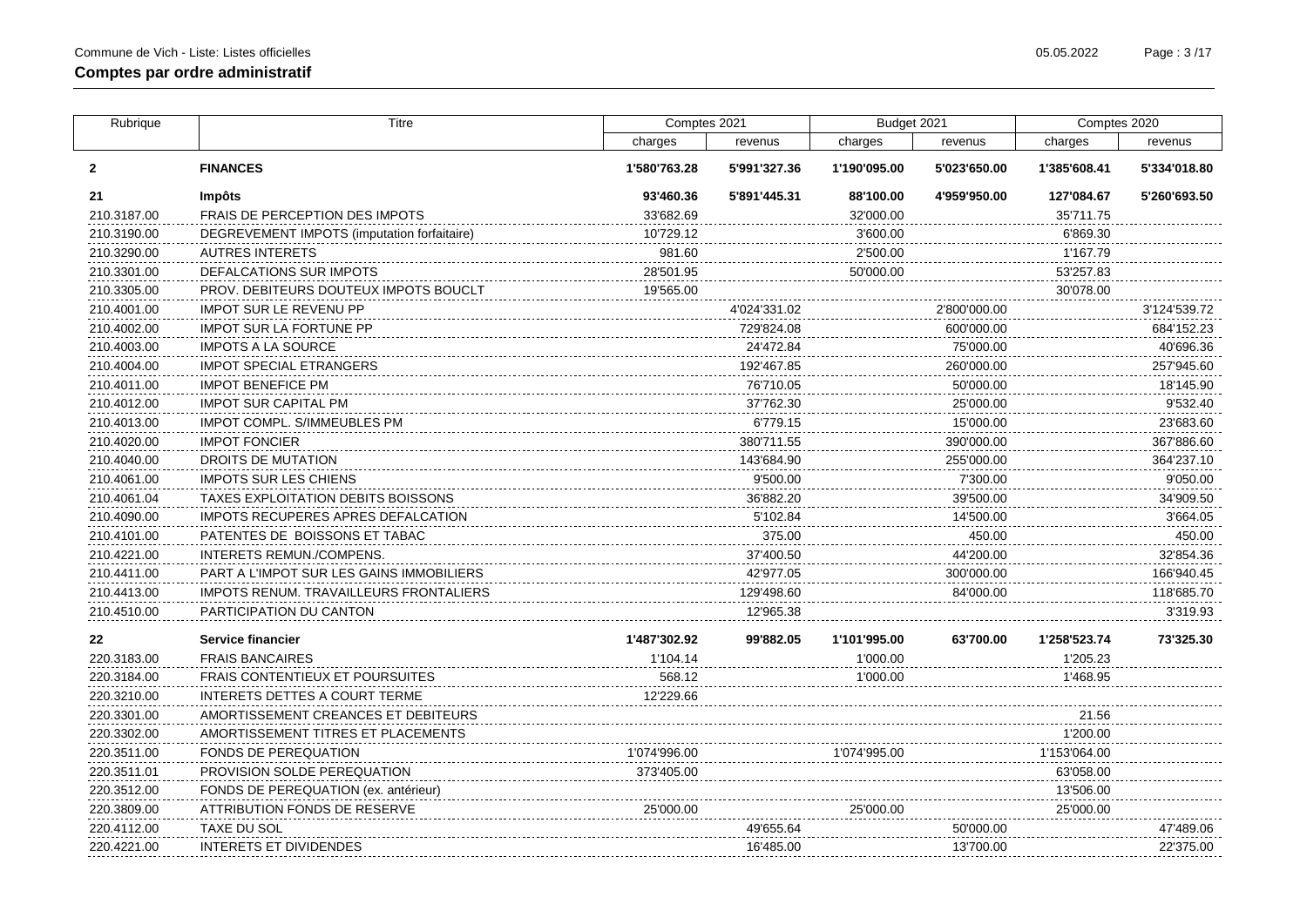| Rubrique    | Titre                                          |              | Comptes 2021 |              | Budget 2021 |              | Comptes 2020 |
|-------------|------------------------------------------------|--------------|--------------|--------------|-------------|--------------|--------------|
|             |                                                | charges      | revenus      | charges      | revenus     | charges      | revenus      |
| 22          | Service financier                              | 1'487'302.92 | 99'882.05    | 1'101'995.00 | 63'700.00   | 1'258'523.74 | 73'325.30    |
| 220.4242.00 | <b>GAINS COMPTABLES PATRIMOINE FINANCIER</b>   |              |              |              |             |              | 2'589.51     |
| 220.4362.00 | REMBOURSEMENT DE TIERS                         |              | 72.75        |              |             |              | 551.12       |
| 220.4390.00 | AUTRES RECETTES                                |              | 8.91         |              |             |              | 61.66        |
| 220.4410.00 | REDISTRIBUTION TAXE CO2                        |              | 164.75       |              |             |              | 258.95       |
| 220.4513.00 | <b>FONDS PEREQUATION -SOLDE EXERCICES ANT.</b> |              | 33'495.00    |              |             |              |              |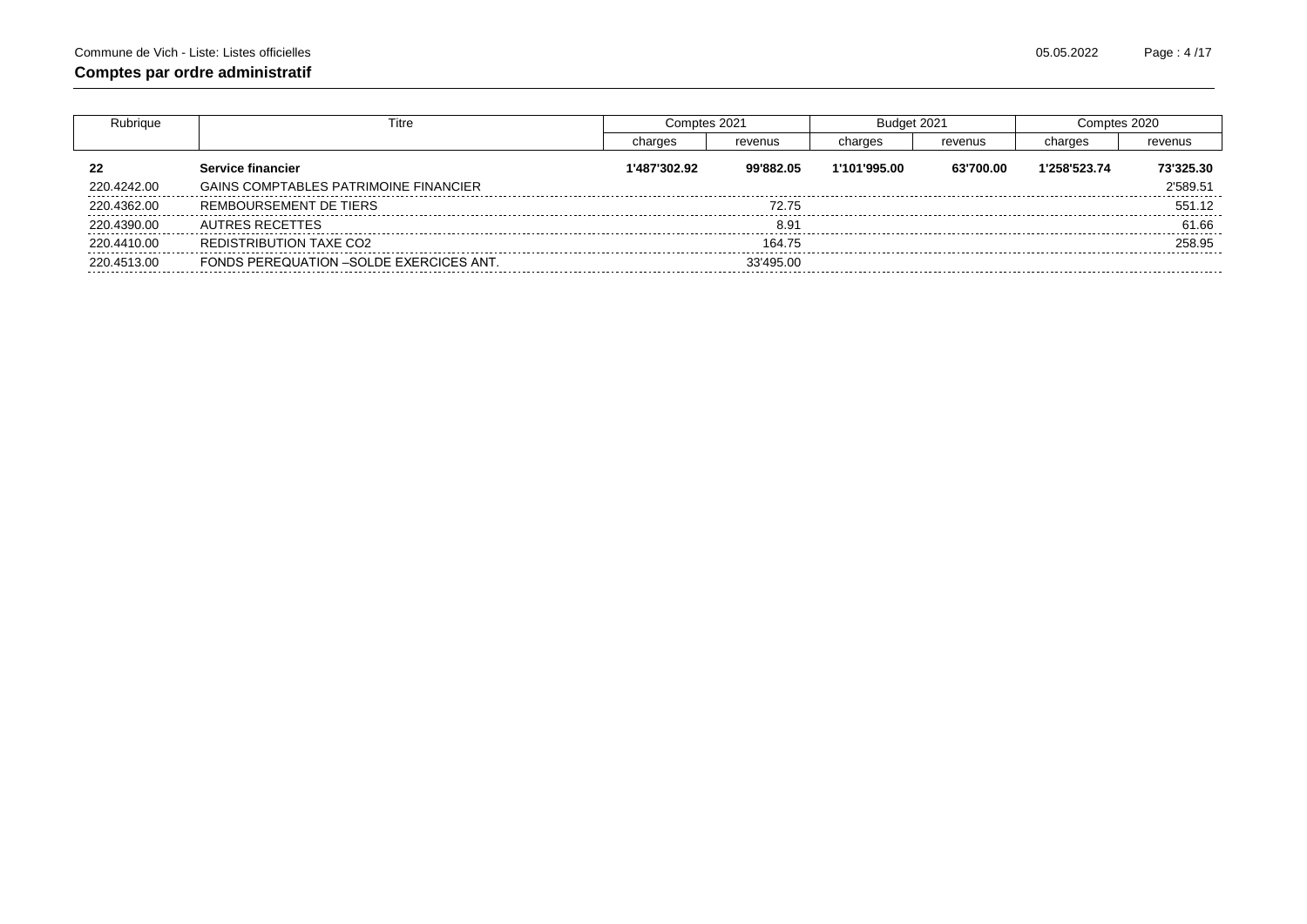| Rubrique    | <b>Titre</b>                                                                    | Comptes 2021 |            | Budget 2021 |            | Comptes 2020 |            |
|-------------|---------------------------------------------------------------------------------|--------------|------------|-------------|------------|--------------|------------|
|             |                                                                                 | charges      | revenus    | charges     | revenus    | charges      | revenus    |
| 3           | <b>DOMAINES ET BATIMENTS</b>                                                    | 429'959.45   | 333'436.66 | 503'290.00  | 357'343.00 | 505'466.30   | 421'039.35 |
| 31          | <b>Terrain</b>                                                                  | 31'449.40    | 7'230.00   | 8'700.00    | 7'230.00   | 75'673.00    | 80'671.85  |
| 310.3146.03 | <b>RENATURATION SERINE</b>                                                      |              |            |             |            | 73'440.85    |            |
| 310.3147.00 | <b>ENTRETIEN DES TERRAINS</b>                                                   |              |            | 5'000.00    |            |              |            |
| 310.3329.00 | AUTRES AMORTISSEMENTS                                                           | 29'610.00    |            |             |            |              |            |
| 310.3526.01 | <b>PARTICIPATION VERSEE AU SANE</b>                                             | 697.40       |            | 700.00      |            | 697.40       |            |
| 310.3526.02 | PART RESEAUX ECOLOGIQUES                                                        | 1'142.00     |            | 3'000.00    |            | 1'534.75     |            |
| 310.4232.00 | LOCATION DES TERRAINS                                                           |              | 7'230.00   |             | 7'230.00   |              | 7'231.00   |
| 310.4656.00 | PARTICIPATION ET SUBVENTION DE TIERS                                            |              |            |             |            |              | 46'518.50  |
| 310.4804.00 | PRELEVEMENT A LA RESERVE                                                        |              |            |             |            |              | 26'922.35  |
| 32          | <b>Forêts</b>                                                                   | 29'335.15    | 646.00     | 81'970.00   |            | 5'965.95     |            |
| 320.3146.01 | SENTIER TOBLERONES                                                              | 1'010.25     |            | 45'000.00   |            |              |            |
| 320.3146.02 | <b>ENTRETIEN DIVERS</b>                                                         | 21'775.85    |            | 32'000.00   |            | 5'761.30     |            |
| 320.3185.00 | HONORAIRES ET PRESTATIONS DE SERVICES                                           | 1'292.40     |            |             |            |              |            |
| 320.3520.00 | <b>AGFORS - PARTICIPATION</b>                                                   | 310.65       |            | 300.00      |            | 204.65       |            |
| 320.3901.00 | IMPUTATIONS INTERNES SALAIRES/CHARGES SOCIALES                                  | 4'946.00     |            | 4'670.00    |            |              |            |
| 320.4526.00 | PARTICIPATIONS DE COMMUNES ET D'ASSOCIATION DE<br><b>COMMUNES REMBOURSEMENT</b> |              | 646.00     |             |            |              |            |
| 35          | <b>Bâtiments</b>                                                                | 369'174.90   | 325'560.66 | 412'620.00  | 350'113.00 | 423'827.35   | 340'367.50 |
| 350         | Bâtiments administration et de service                                          | 95'188.80    | 30'465.00  | 149'700.00  | 90'590.00  | 163'181.60   | 90'890.00  |
| 350.3111.00 | ACHATS DE MOBILIER ET D'EQUIPEMENT                                              | 89.80        |            | 2'000.00    |            |              |            |
| 350.3124.00 | ELECTRICITE ET COMBUSTIBLE BATIMENTS                                            | 5'884.60     |            | 6'000.00    |            | 5'286.65     |            |
| 350.3124.52 | ELECTRICITE ET COMBUSTIBLE - ABRI PC                                            | 3'252.10     |            | 3'000.00    |            | 3'454.20     |            |
| 350.3124.55 | ELECTRICITE ET COMBUSTIBLE BAT. DE SERVICE                                      | 3'193.40     |            | 4'000.00    |            | 3'266.85     |            |
| 350.3133.00 | AUTRES FOURNITURES ET MARCHANDISES                                              | 3'329.20     |            | 12'000.00   |            | 10'597.40    |            |
| 350.3141.00 | <b>ENTRETIEN DES BATIMENTS</b>                                                  | 11'499.45    |            | 14'700.00   |            | 12'468.25    |            |
| 350.3141.52 | <b>ENTRETIEN - ABRI PC</b>                                                      | 1'296.70     |            | 500.00      |            | 1'023.05     |            |
| 350.3141.55 | <b>ENTRETIEN BATIMENT DE SERVICES</b>                                           | 827.00       |            | 500.00      |            | 829.10       |            |
| 350.3163.00 | LOCATIONS D'OBJETS MOBILIERS - BAT. ADM.                                        | 1'792.80     |            |             |            |              |            |
| 350.3185.00 | HONORAIRES ET PRESTATIONS DE SERVICES                                           | 9'967.60     |            | 60'000.00   |            | 26'845.45    |            |
| 350.3186.00 | <b>PRIMES D'ASSURANCES</b>                                                      | 20'484.15    |            | 20'000.00   |            | 20'731.40    |            |
| 350.3320.00 | AMORTISSEMENTS SUPPL. BATIMENTS                                                 |              |            |             |            | 43'279.25    |            |
| 350.3901.00 | IMPUTATIONS INTERNES SALAIRES/CHARGES SOCIALES                                  | 31'172.00    |            | 24'500.00   |            | 33'000.00    |            |
| 350.3909.00 | <b>IMPUTATIONS INTERNES (COUT OM)</b>                                           | 2'400.00     |            | 2'500.00    |            | 2'400.00     |            |
| 350.4271.02 | LOCATIONS DIVERSES                                                              |              | 150.00     |             |            |              |            |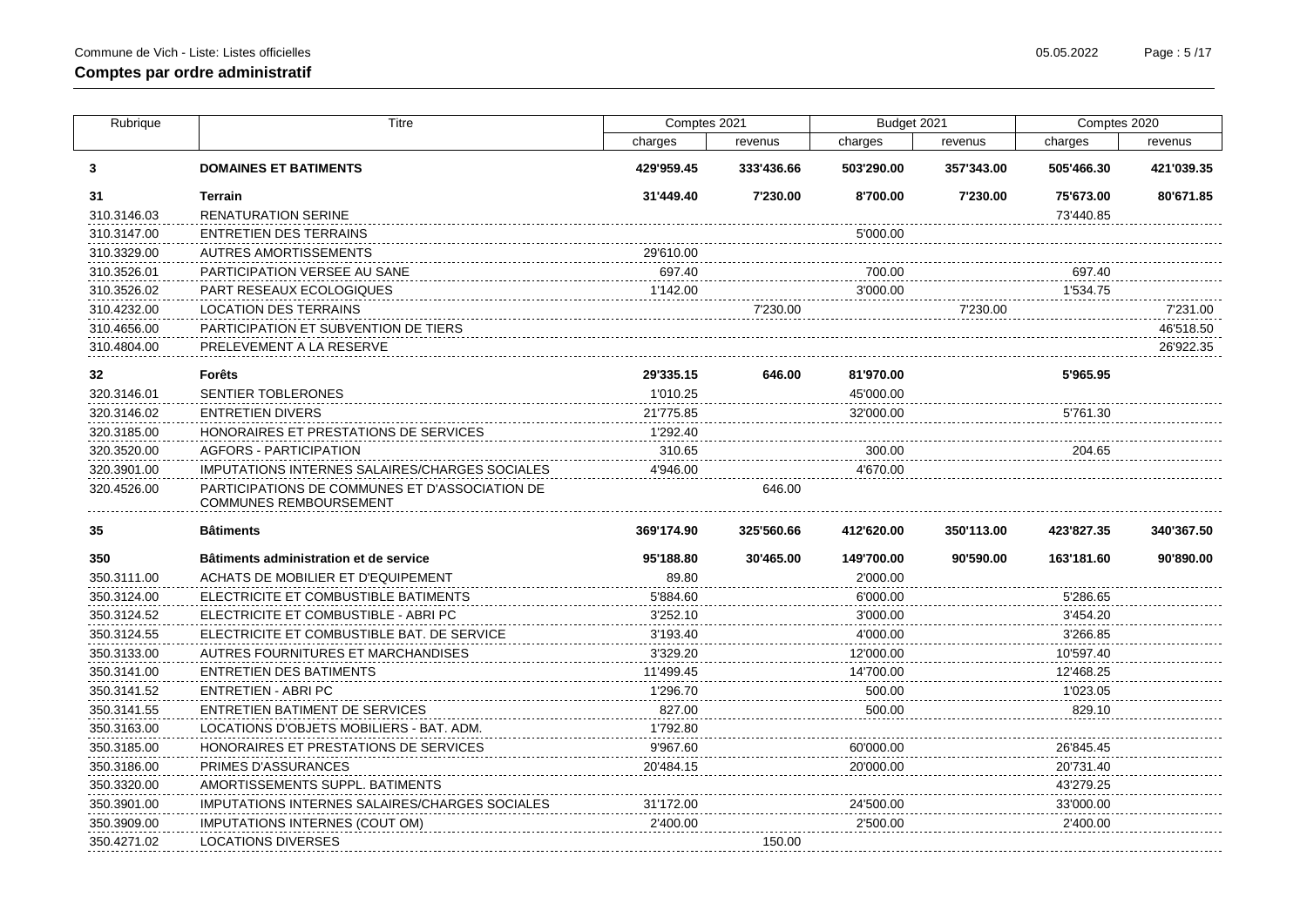| Rubrique    | Titre                                                 | Comptes 2021 |            | Budget 2021 |            | Comptes 2020 |            |
|-------------|-------------------------------------------------------|--------------|------------|-------------|------------|--------------|------------|
|             |                                                       | charges      | revenus    | charges     | revenus    | charges      | revenus    |
| 350         | Bâtiments administration et de service                | 95'188.80    | 30'465.00  | 149'700.00  | 90'590.00  | 163'181.60   | 90'890.00  |
| 350.4271.55 | LOYER LOCAL SERVICE DU FEU                            |              | 27'840.00  |             | 27'840.00  |              | 27'840.00  |
| 350.4271.56 | <b>LOYER PCI</b>                                      |              | 375.00     |             | 750.00     |              | 750.00     |
| 350.4804.00 | PRELEVEMENT A LA RESERVE                              |              |            |             | 60'000.00  |              | 60'000.00  |
| 350.4903.00 | <b>IMPUTATIONS INTERNES ENERGIE/COMBUSTIBLE</b>       |              | 2'100.00   |             | 2'000.00   |              | 2'300.00   |
| 351         | <b>Bâtiments Tilleul et Poste</b>                     | 20'223.65    | 117'099.50 | 29'000.00   | 110'892.00 | 40'711.30    | 112'660.70 |
| 351.3120.00 | ELECTRICITE POSTE/TILLEUL/GRAND-RUE                   | 1'959.85     |            | 1'000.00    |            | 2'476.70     |            |
| 351.3141.62 | ENTRETIEN MAISON DU TILLEUL -62                       | 2'466.65     |            | 2'000.00    |            | 13'412.40    |            |
| 351.3141.63 | ENTRETIEN BATIMENT POSTE - 63                         | 9'637.65     |            | 20'000.00   |            | 17'165.55    |            |
| 351.3185.00 | HONORAIRES ET PRESTATIONS DE SERVICES – REGIE         | 6'159.50     |            | 6'000.00    |            | 5'706.65     |            |
| 351.3653.00 | AIDES ET DONS                                         |              |            |             |            | 1'950.00     |            |
| 351.4271.00 | COGESTIM - LOYER TILLEUL/POSTE/G. SALLE               |              | 110'292.00 |             | 109'092.00 |              | 110'666.00 |
| 351.4271.01 | DECOMPTE DE CHARGES ET DIVERS                         |              | 5'170.80   |             |            |              |            |
| 351.4356.00 | VENTES ET PRESTATIONS DE SERVICES                     |              | 1'636.70   |             | 1'800.00   |              | 1'994.70   |
| 352         | Bâtiments grande-salle et salle du Régent             | 8'158.95     | 760.00     | 5'000.00    | 2'000.00   | 8'208.15     | 3'000.00   |
| 352.3124.00 | ELECTRICITE ET COMBUSTIBLE - GRANDE SALLE             | 6'552.95     |            | 4'000.00    |            | 7'945.75     |            |
| 352.3141.00 | ENTRETIEN - GRANDE SALLE                              |              |            | 1'000.00    |            | 262.40       |            |
| 352.3901.00 | IMPUTATIONS INTERNES SALAIRES/CHARGES SOCIALES        | 1'606.00     |            |             |            |              |            |
| 352.4271.00 | LOCATION GRANDE-SALLE - REGENT                        |              | 760.00     |             | 2'000.00   |              |            |
| 352.4271.59 | LOYER CAPS                                            |              |            |             |            |              | 3'000.00   |
| 353         | <b>Bâtiment Ecole des Pralies</b>                     | 68'900.15    | 138'864.46 | 68'700.00   | 111'711.00 | 58'868.40    | 112'728.05 |
| 353.3124.00 | ELECTRICITE ET COMBUSTIBLE - ECOLE                    | 14'037.05    |            | 18'000.00   |            | 12'976.95    |            |
| 353.3141.00 | <b>ENTRETIEN - ECOLE</b>                              | 46'038.65    |            | 45'200.00   |            | 45'891.45    |            |
| 353.3163.00 | LOCATIONS D'OBJETS MOBILIERS - ECOLE                  | 3'055.45     |            |             |            |              |            |
| 353.3901.01 | <b>IMPUTATIONS INTERNES SALAIRES/CHARGES SOCIALES</b> | 5'769.00     |            | 5'500.00    |            |              |            |
| 353.4271.00 | LOYER ECOLE ETABLISSEMENT DE BEGNINS                  |              | 138'864.46 |             | 111'711.00 |              | 112'728.05 |
| 354         | <b>Bâtiment Forum</b>                                 | 176'703.35   | 38'371.70  | 160'220.00  | 34'920.00  | 152'857.90   | 21'088.75  |
| 354.3124.00 | ELECTRICITE ET COMBUSTIBLE - FORUM                    | 3'764.75     |            | 6'000.00    |            | 2'458.85     |            |
| 354.3124.57 | ELECTRICITE ET COMBUSTIBLE - UAPE                     | 190.45       |            | 1'920.00    |            | 193.20       |            |
| 354.3141.00 | <b>ENTRETIEN - FORUM</b>                              | 10'194.30    |            | 6'500.00    |            | 9'484.75     |            |
| 354.3141.01 | ENTRETIEN, NETTOYAGE - CANTINE                        | 4'675.95     |            | 13'200.00   |            | 10'980.20    |            |
| 354.3163.00 | LOCATIONS D'OBJETS MOBILIERS - FORUM                  | 2'874.90     |            |             |            |              |            |
| 354.3182.00 | FRAIS DE TELEPHONES, FAX, INTERNET - FORUM            | 588.00       |            | 600.00      |            | 588.00       |            |
| 354.3185.00 | HONORAIRES ET PREST. SERVICES - FORUM                 |              |            | 6'500.00    |            | 1'680.05     |            |
| 354.3310.00 | AMORTISSEMENTS - FORUM                                | 125'500.00   |            | 125'500.00  |            | 127'472.85   |            |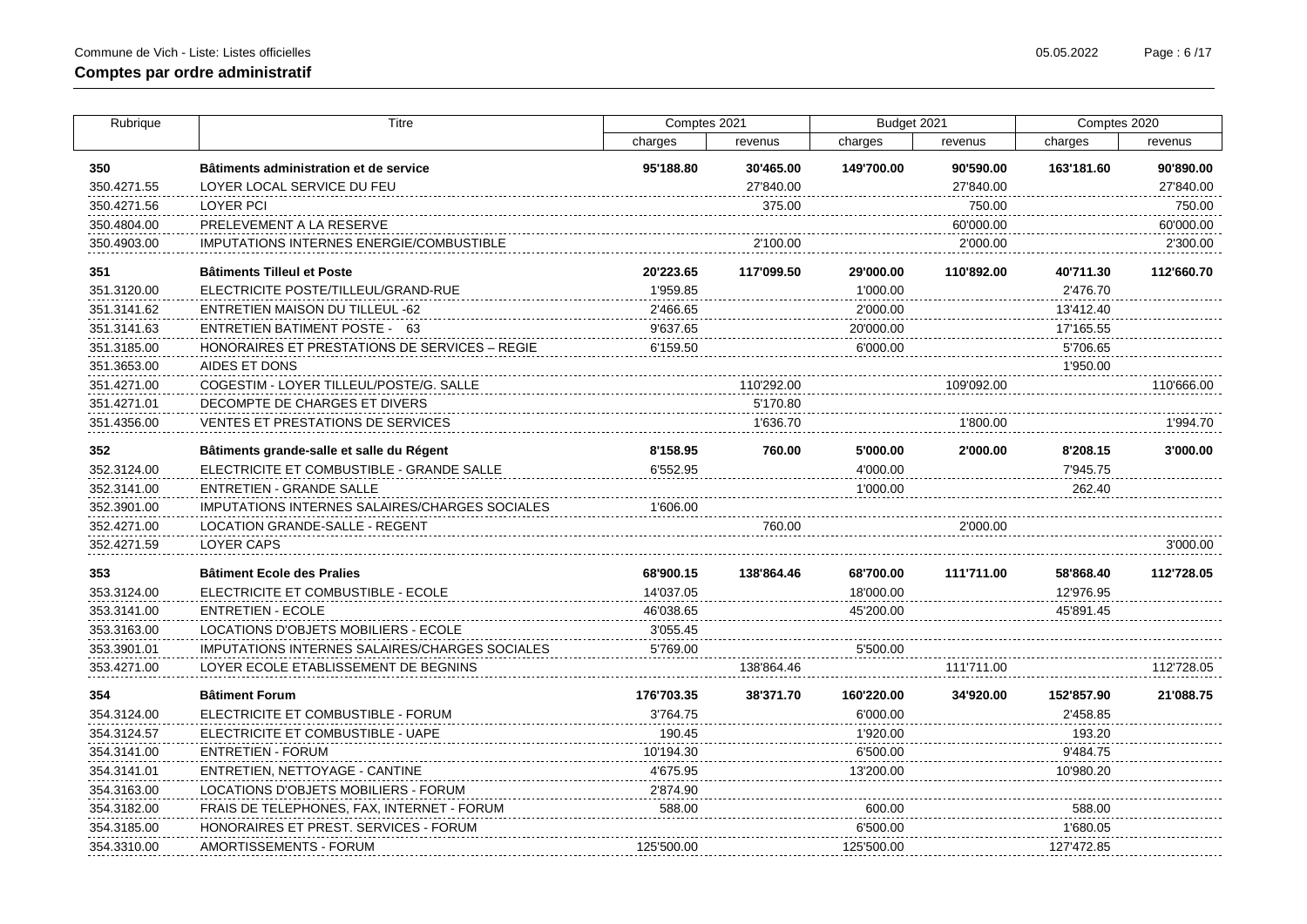| Rubrique    | Titre                                          | Comptes 2021 |           | Budget 2021 |           | Comptes 2020 |           |
|-------------|------------------------------------------------|--------------|-----------|-------------|-----------|--------------|-----------|
|             |                                                | charges      | revenus   | charges     | revenus   | charges      | revenus   |
| 354         | <b>Bâtiment Forum</b>                          | 176'703.35   | 38'371.70 | 160'220.00  | 34'920.00 | 152'857.90   | 21'088.75 |
| 354.3901.00 | IMPUTATIONS INTERNES SALAIRES/CHARGES SOCIALES | 28'915.00    |           |             |           |              |           |
| 354.4271.00 | LOCATION - FORUM                               |              | 6'270.00  |             | 10'000.00 |              | 3'965.00  |
| 354.4271.57 | LOYER UAPE - VICH                              |              | 16'000.00 |             | 16'000.00 |              | 5'300.00  |
| 354.4360.00 | REMBOURSEMENT DE TIERS - FORUM                 |              | 5'428.95  |             |           |              | 4'320.10  |
| 354.4360.57 | REMBOURSEMENT DE TIERS - DIVERS UAPE           |              | 3'672.75  |             | 1'920.00  |              | 503.65    |
| 354.4904.00 | <b>IMPUTATIONS INTERNES LOYER - CANTINE</b>    |              | 7'000.00  |             | 7'000.00  |              | 7'000.00  |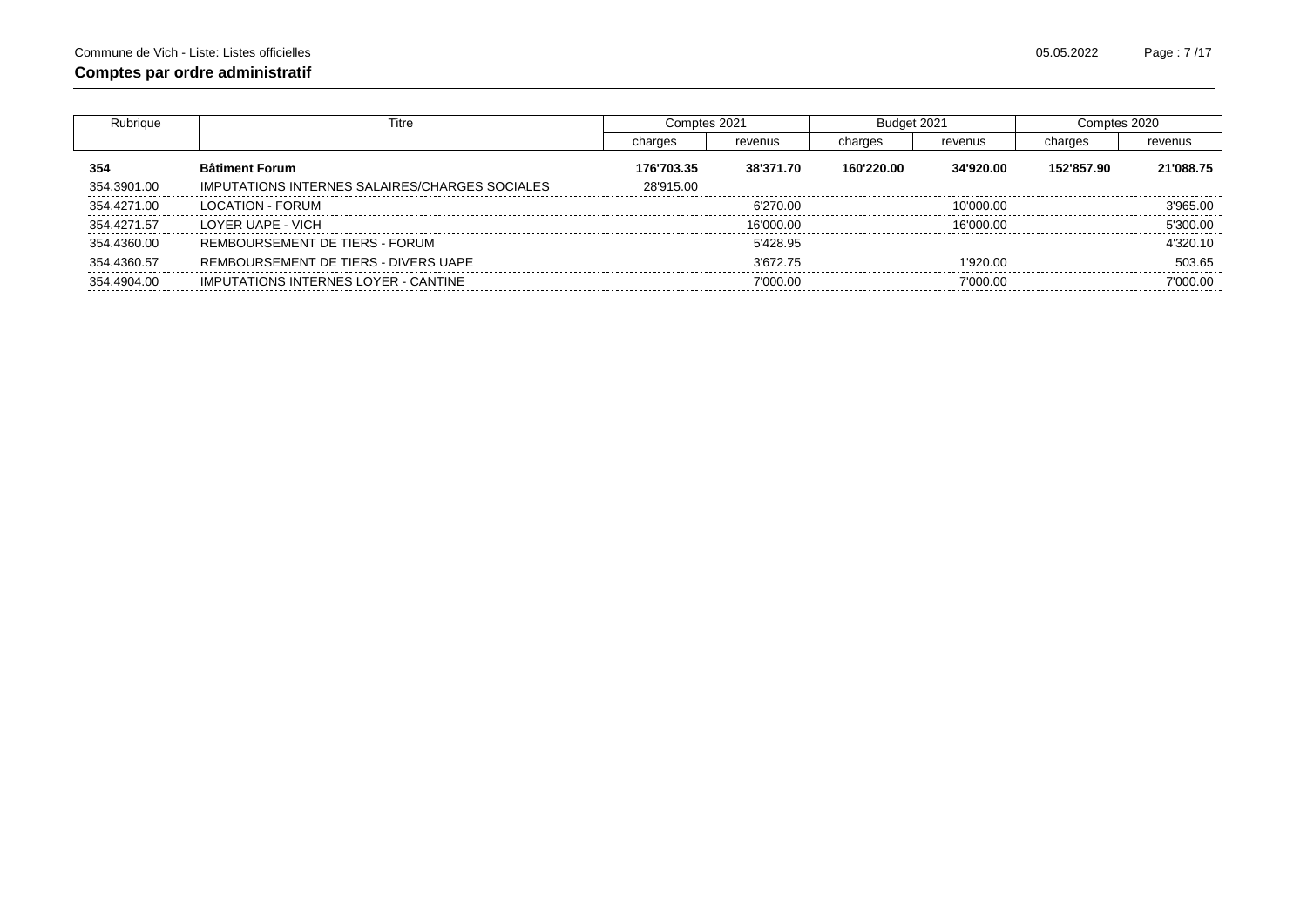| Rubrique    | Titre                                           | Comptes 2021 |            | Budget 2021  |            | Comptes 2020 |            |
|-------------|-------------------------------------------------|--------------|------------|--------------|------------|--------------|------------|
|             |                                                 | charges      | revenus    | charges      | revenus    | charges      | revenus    |
| 4           | <b>TRAVAUX</b>                                  | 1'522'807.95 | 684'573.30 | 1'004'149.00 | 459'635.00 | 904'892.62   | 577'149.12 |
| 42          | Service de l'urbanisme                          | 127'432.25   |            | 215'000.00   |            | 104'951.05   |            |
| 420.3181.00 | PLAN GENERAL D'AFFECTATION (PA)                 | 66'976.65    |            | 65'000.00    |            | 10'197.10    |            |
| 420.3185.00 | HONORAIRES ET PRESTATIONS DE SERVICES           | 36'832.60    |            | 60'000.00    |            | 65'740.95    |            |
| 420.3526.00 | <b>REGION NYON - cotisation</b>                 | 23'120.00    |            | 25'000.00    |            | 21'660.00    |            |
| 420.3526.01 | <b>REGION NYON - projets</b>                    |              |            |              |            | 7'353.00     |            |
| 420.3526.02 | REGION NYON - DISREN                            |              |            | 65'000.00    |            |              |            |
| 420.3528.00 | RESEAU OQE NYON REGION                          | 503.00       |            |              |            |              |            |
| 43          | <b>Routes</b>                                   | 800'349.05   | 234'375.30 | 290'014.00   | 48'500.00  | 279'886.45   | 88'837.45  |
| 430.3110.00 | AMENAGEMENTS                                    |              |            |              |            | 73'710.00    |            |
| 430.3114.00 | MATERIEL ET MACHINES D'EXPLOITATION             | 1'861.05     |            | 8'000.00     |            | 6'822.35     |            |
| 430.3123.10 | ELECTRICITE ECLAIRAGE PUBLIC                    | 4'676.65     |            | 7'000.00     |            | 7'055.40     |            |
| 430.3124.00 | ACHATS CARBURANTS                               | 2'970.85     |            | 2'700.00     |            | 2'002.30     |            |
| 430.3135.02 | FOURNITURES DIVERSES VOIRIE                     | 6'152.70     |            | 5'000.00     |            | 5'037.00     |            |
| 430.3142.01 | ENTRETIEN DU RESEAU ROUTIER                     | 16'786.35    |            | 22'000.00    |            | 27'027.85    |            |
| 430.3142.03 | ENTRETIEN GIRATOIRE LA BICHETTE                 | 2'235.90     |            | 3'000.00     |            | 2'072.35     |            |
| 430.3143.00 | ENTRET. SIGNALISATION & ECLAIRAGE PUBLIC        | 39'717.20    |            | 38'000.00    |            | 18'643.50    |            |
| 430.3155.00 | <b>ENTRETIEN VEHICULES ET MATERIEL</b>          | 3'457.90     |            | 6'000.00     |            | 6'034.20     |            |
| 430.3185.00 | HONORAIRES ET PRESTATIONS DE SERVICES           | 24'034.00    |            | 20'000.00    |            | 11'053.40    |            |
| 430.3186.00 | ASSURANCES VEHICULES ET MACHINES                | 4'081.40     |            | 5'000.00     |            | 4'081.40     |            |
| 430.3188.00 | <b>DENEIGEMENT</b>                              | 4'404.20     |            | 5'000.00     |            | 1'942.70     |            |
| 430.3192.00 | TAXES SUR LES VEHICULES A MOTEUR                | 630.00       |            | 700.00       |            | 690.00       |            |
| 430.3310.00 | AMORTISSEMENTS ROUTES                           | 103'214.00   |            | 103'214.00   |            | 103'214.00   |            |
| 430.3320.00 | AMORTISSEMENTS SUPPL. ROUTES                    | 500'307.85   |            |              |            |              |            |
| 430.3901.00 | IMPUTATIONS INTERNES SALAIRES/CHARGES SOCIALES  | 75'319.00    |            | 53'900.00    |            |              |            |
| 430.3903.00 | <b>IMPUTATIONS INTERNES ENERGIE/COMBUSTIBLE</b> | 10'500.00    |            | 10'500.00    |            | 10'500.00    |            |
| 430.4272.00 | REDEVANCES ET UTILISATION DOMAINE PUBLIC        |              | 500.00     |              | 2'000.00   |              | 4'603.00   |
| 430.4359.00 | ENTRETIEN GIRATOIRE BICHETTE - GLAND            |              | 1'117.95   |              | 1'500.00   |              | 1'036.15   |
| 430.4363.00 | REMBOURSEMENTS DE TIERS                         |              | 80.00      |              |            |              | 9'488.30   |
| 430.4804.00 | PRELEVEMENT FONDS DE RESERVE TRAVAUX            |              | 232'677.35 |              | 45'000.00  |              | 73'710.00  |
| 44          | Parcs, promenades, cimetières                   | 144'828.65   |            | 88'000.00    |            | 31'743.45    |            |
| 440.3111.00 | ACHATS DE MATERIEL D'EXPLOITATION               |              |            | 10'000.00    |            | 2'954.00     |            |
| 440.3134.00 | AUTRES FOURNITURES ET MARCHANDISES              | 5'055.65     |            | 7'000.00     |            | 8'868.80     |            |
| 440.3145.01 | <b>ENTRETIEN PARCS</b>                          | 261.25       |            | 2'000.00     |            | 1'823.60     |            |
| 440.3145.02 | ENTRETIEN TERRAIN DE SPORT PRALIES              | 2'901.35     |            | 5'500.00     |            | 50.00        |            |
| 440.3145.03 | ENTRETIEN PLACE DE JEUX                         | 2'436.05     |            | 11'000.00    |            | 630.05       |            |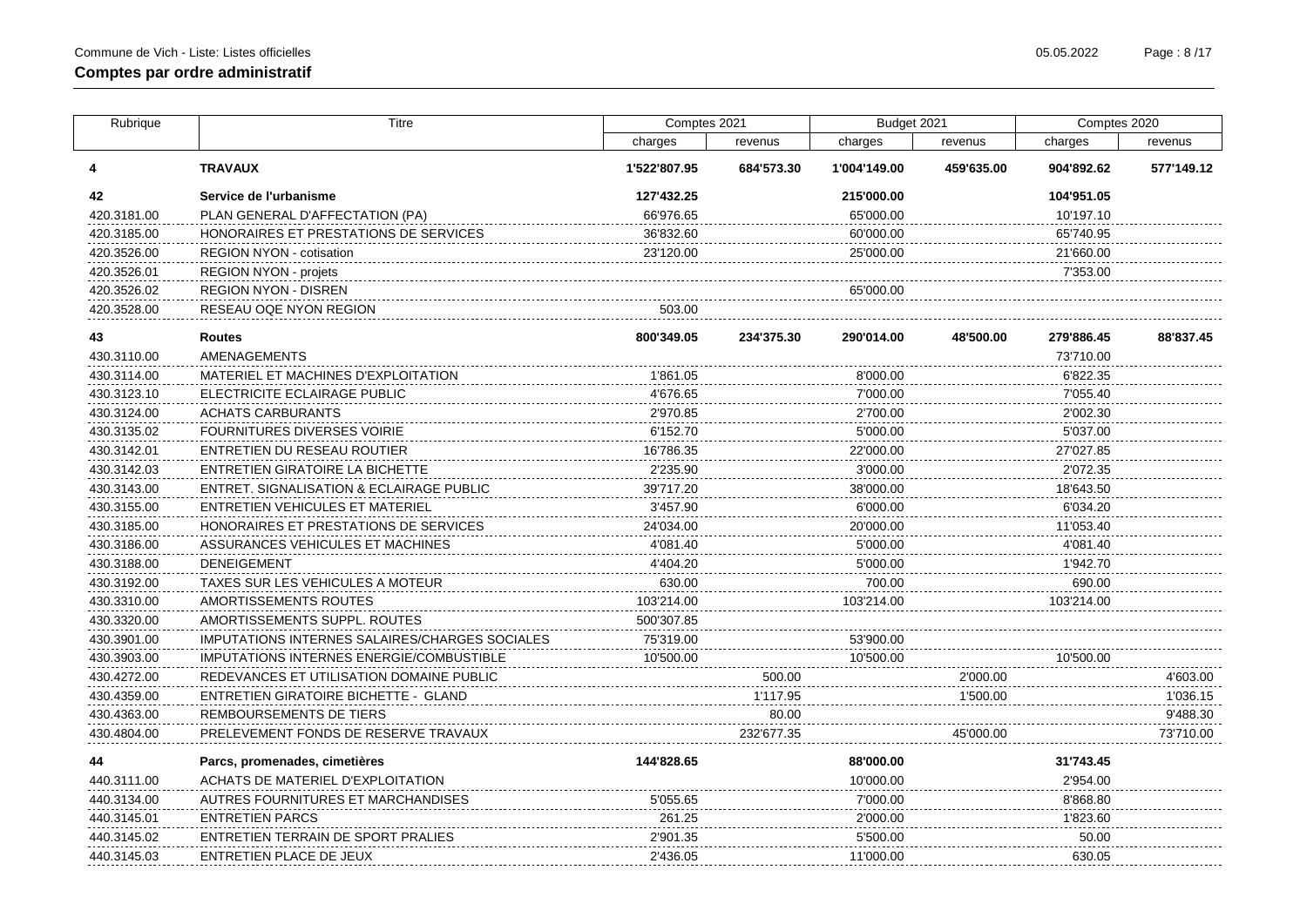$\mathbf{I}$ 

| Rubrique    | Titre                                                 | Comptes 2021 |            | Budget 2021 |            | Comptes 2020 |            |
|-------------|-------------------------------------------------------|--------------|------------|-------------|------------|--------------|------------|
|             |                                                       | charges      | revenus    | charges     | revenus    | charges      | revenus    |
| 44          | Parcs, promenades, cimetières                         | 144'828.65   |            | 88'000.00   |            | 31'743.45    |            |
| 440.3145.04 | <b>ENTRETIEN DU CIMETIERE</b>                         |              |            | 2'000.00    |            |              |            |
| 440.3145.05 | <b>ENTRETIEN DES FONTAINES</b>                        | 3'474.15     |            | 500.00      |            | 2'460.70     |            |
| 440.3185.00 | HONORAIRES ET PRESTATIONS DE SERVICES                 | 230.50       |            | 1'000.00    |            | 2'856.30     |            |
| 440.3321.00 | AMORTISSEMENTS SUPPL.                                 | 60'531.70    |            |             |            |              |            |
| 440.3901.00 | <b>IMPUTATIONS INTERNES SALAIRES/CHARGES SOCIALES</b> | 57'188.00    |            | 36'700.00   |            |              |            |
| 440.3903.00 | <b>IMPUTATIONS INTERNES ENERGIE/COMBUSTIBLE</b>       | 10'500.00    |            | 10'500.00   |            | 10'500.00    |            |
| 440.3909.00 | <b>IMPUTATIONS INTERNES OM</b>                        | 2'250.00     |            | 1'800.00    |            | 1'600.00     |            |
| 45          | Ordures ménagères et déchets                          | 166'178.90   | 166'178.90 | 164'735.00  | 164'735.00 | 143'781.18   | 143'781.18 |
| 450         | Ordures ménagères                                     | 166'178.90   | 166'178.90 | 164'735.00  | 164'735.00 | 143'781.18   | 143'781.18 |
| 450.3011.00 | SURVEILLANCE DECHETTERIE                              | 4'515.00     |            | 9'000.00    |            | 8'903.75     |            |
| 450.3091.00 | <b>FRAIS DE FORMATION</b>                             | 1'430.00     |            | 1'000.00    |            |              |            |
| 450.3101.00 | <b>IMPRIMES ET FOURNITURES DE BUREAU</b>              | 890.02       |            | 1'000.00    |            | 1'657.99     |            |
| 450.3114.00 | MATERIEL D'EXPLOITATION ET D'ENTRETIEN                | 2'868.70     |            | 2'000.00    |            | 13'320.62    |            |
| 450.3141.00 | <b>ENTRETIEN DECHETTERIE</b>                          | 11'000.00    |            | 30'000.00   |            | 596.10       |            |
| 450.3163.00 | LOCATION D'OBJETS MOBILIERS                           | 7'315.80     |            | 5'000.00    |            | 6'829.78     |            |
| 450.3188.01 | TRANSPORT ET ELIMINATION COMPOST                      | 15'003.06    |            | 12'000.00   |            | 11'069.12    |            |
| 450.3188.02 | TRANSPORT ET ELIMINATION PAPIER/CARTON                | 6'224.97     |            | 5'000.00    |            | 6'561.11     |            |
| 450.3188.04 | <b>TRANSPORT ET ELIMINATION VERRE</b>                 | 3'239.00     |            | 4'000.00    |            | 3'620.57     |            |
| 450.3188.05 | <b>TRANSPORT ET ELIMINATION ENCOMBRANTS/BOIS</b>      | 9'381.05     |            | 12'000.00   |            | 8'849.01     |            |
| 450.3188.06 | TRANSPORT ET ELIMINATION O.M.                         | 47'461.30    |            | 50'000.00   |            | 48'428.73    |            |
| 450.3188.09 | TRANSPORT ET ELIMINATION DECHETS DIVERS               | 3'555.59     |            | 3'000.00    |            | 3'820.14     |            |
| 450.3188.10 | TRANSPORT ET ELIMINATION DSM                          | 2'876.48     |            | 2'535.00    |            | 2'596.06     |            |
| 450.3188.11 | TRANSPORT ET ELIMINATION INERTES                      | 2'146.89     |            | 3'700.00    |            | 2'251.80     |            |
| 450.3524.00 | PART INCINERATION DECHETS CARNES                      | 243.78       |            |             |            | 207.40       |            |
| 450.3524.01 | SADEC S.A. - CONTRIBUTION ET FRAIS                    | 6'124.67     |            | 6'000.00    |            | 3'069.00     |            |
| 450.3811.00 | <b>ATTRIBUTION FONDS OM</b>                           | 16'500.59    |            |             |            |              |            |
| 450.3901.00 | IMPUTATIONS INTERNES SALAIRES/CHARGES SOCIALES        | 25'402.00    |            | 18'500.00   |            | 22'000.00    |            |
| 450.4342.01 | <b>TAXES DECHETS</b>                                  |              | 65'490.00  |             | 62'000.00  |              | 63'375.05  |
| 450.4342.02 | <b>TAXES DECHETS ENTREPRISE</b>                       |              | 18'500.00  |             | 17'000.00  |              | 17'300.00  |
| 450.4356.01 | FACTURATION DE SERVICES A TIERS (VETRO SWISS-TEXAID)  |              | 5'560.39   |             | 1'500.00   |              | 1'963.83   |
| 450.4356.02 | RETRIPA S.A. - PAPIERS                                |              | 5'028.42   |             |            |              |            |
| 450.4356.03 | <b>BIRCHLER - FERRAILLE</b>                           |              | 1'045.20   |             | 400.00     |              | 119.70     |
| 450.4359.00 | <b>VENTES SACS POUBELLES</b>                          |              |            |             |            |              | 29'318.75  |
| 450.4370.02 | AMENDES DECHETS                                       |              |            |             |            |              | 280.00     |
| 450.4529.00 | SADEC - RETROCESSION SACS/BIODECHETS                  |              | 63'168.94  |             | 50'000.00  |              | 16'148.84  |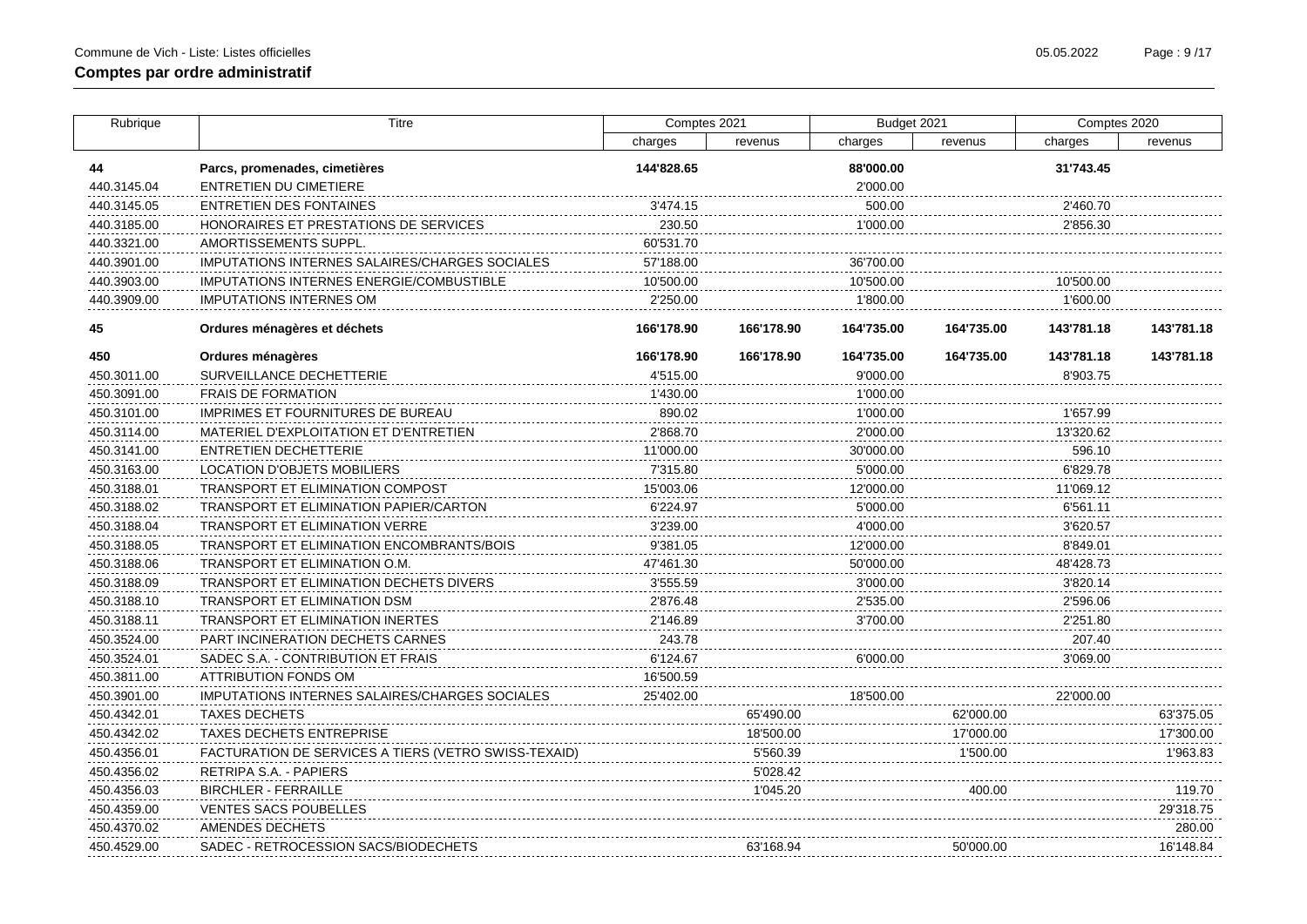| Rubrique    | <b>Titre</b>                              | Comptes 2021 |            | Budget 2021 |            | Comptes 2020 |            |
|-------------|-------------------------------------------|--------------|------------|-------------|------------|--------------|------------|
|             |                                           | charges      | revenus    | charges     | revenus    | charges      | revenus    |
| 450         | Ordures ménagères                         | 166'178.90   | 166'178.90 | 164'735.00  | 164'735.00 | 143'781.18   | 143'781.18 |
| 450.4529.01 | SADEC BONUS ROUTE-RAIL                    |              | 1'741.95   |             |            |              |            |
| 450.4812.00 | PRELEVEMENT FONDS ORDURES MENAGERES       |              |            |             | 27'610.00  |              | 10'171.01  |
| 450.4909.01 | IMPUTATIONS INTERNES SACS DECHETS SOCIAUX |              | 994.00     |             | 1'925.00   |              | 1'104.00   |
| 450.4909.02 | <b>IMPUTATIONS INTERNES OM</b>            |              | 4'650.00   |             | 4'300.00   |              | 4'000.00   |
| 46          | Réseaux d'égouts, d'épuration             | 284'019.10   | 284'019.10 | 246'400.00  | 246'400.00 | 344'530.49   | 344'530.49 |
| 460.3144.00 | ENTRETIEN CANALISATIONS ET COLLECTEURS    | 75'589.26    |            | 95'000.00   |            | 6'795.49     |            |
| 460.3185.01 | HONORAIRES - CONTRÔLE SEPARATIFS          | 2'130.92     |            | 5'000.00    |            |              |            |
| 460.3185.02 | HONORAIRES ET PRESTATIONS DE SERVICES     | 5'501.39     |            | 5'000.00    |            |              |            |
| 460.3301.00 | AMORTISSEMENTS DE CREANCES ET DEBITEURS   | 14'016.00    |            |             |            |              |            |
| 460.3526.01 | APEC - PARTICIPATION                      | 104'430.80   |            | 130'150.00  |            | 109'895.95   |            |
| 460.3526.02 | APEC - MICROPOLLUANT                      | 10'404.00    |            | 11'250.00   |            | 9'747.00     |            |
| 460.3811.00 | ATTRIBUTION FONDS EPURATION DES EAUX      | 71'946.73    |            |             |            | 218'092.05   |            |
| 460.4341.01 | TAXES UNIQUES DE RACCORDEMENT EU          |              | 83'585.25  |             | 20'000.00  |              | 99'184.00  |
| 460.4341.02 | TAXES UNIQUES DE RACCORDEMENT EC          |              |            |             | 10'000.00  |              | 48'000.00  |
| 460.4342.01 | <b>TAXES D'ENTRETIEN</b>                  |              | 61'502.00  |             | 56'000.00  |              | 58'134.30  |
| 460.4342.02 | <b>TAXES D'EPURATION</b>                  |              | 87'083.00  |             | 80'000.00  |              | 87'010.54  |
| 460.4342.03 | <b>TAXES EC</b>                           |              | 30'848.85  |             | 39'000.00  |              | 31'201.65  |
| 460.4811.00 | PRELEVEMENT FONDS EPURATION DES EAUX      |              |            |             | 20'400.00  |              |            |
| 460.4903.00 | IMPUTATIONS INTERNES ENERGIE/COMBUSTIBLE  |              | 21'000.00  |             | 21'000.00  |              | 21'000.00  |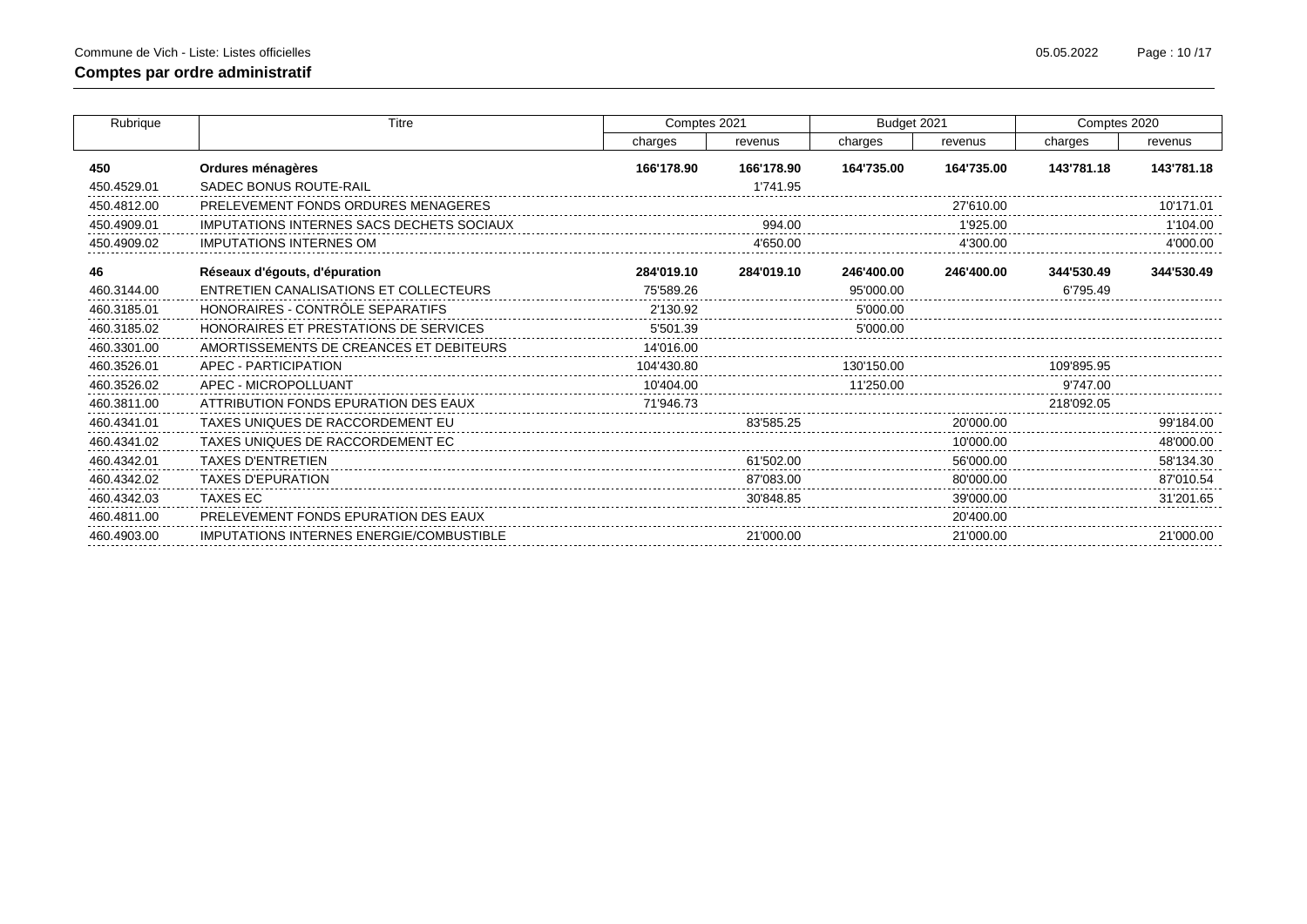| Rubrique    | <b>Titre</b>                              | Comptes 2021 |            | Budget 2021 |           | Comptes 2020 |           |
|-------------|-------------------------------------------|--------------|------------|-------------|-----------|--------------|-----------|
|             |                                           | charges      | revenus    | charges     | revenus   | charges      | revenus   |
| 5           | <b>INSTRUCTION PUBLIQUE ET CULTES</b>     | 711'882.97   | 107'338.60 | 793'500.00  | 96'035.00 | 691'364.09   | 88'426.60 |
| 51          | <b>Enseignement primaire</b>              | 466'330.56   | 92'713.00  | 514'570.00  | 76'070.00 | 408'978.42   | 80'387.00 |
| 510         | <b>Enseignement primaire</b>              | 380'580.31   |            | 439'500.00  |           | 337'263.07   |           |
| 510.3112.00 | <b>ACHATS DE MOBILIER SCOLAIRE</b>        |              |            | 1'000.00    |           |              |           |
| 510.3133.00 | AUTRES FOURNITURES ET MARCHANDISES        | 2'689.25     |            | 3'000.00    |           | 3'366.95     |           |
| 510.3170.00 | RECEPTIONS ET MANIFESTATIONS              |              |            | 500.00      |           |              |           |
| 510.3188.00 | <b>FRAIS DE TRANSPORTS</b>                |              |            | 1'000.00    |           |              |           |
| 510.3522.01 | ETAB. SCOLAIRE L'ESPLANADE, BEGNINS       | 377'891.06   |            | 434'000.00  |           | 333'896.12   |           |
| 511         | <b>Cantine scolaire</b>                   | 85'750.25    | 92'713.00  | 75'070.00   | 76'070.00 | 71'715.35    | 80'387.00 |
| 511.3011.00 | <b>SALAIRES</b>                           | 37'896.80    |            | 30'000.00   |           | 34'914.70    |           |
| 511.3099.00 | AUTRES CHARGES DU PERSONNEL               |              |            | 550.00      |           |              |           |
| 511.3111.00 | <b>ACHATS MOBILIER ET EQUIPEMENTS</b>     | 135.10       |            | 1'000.00    |           | 717.00       |           |
| 511.3131.01 | <b>ACHATS REPAS CANTINE</b>               | 40'499.80    |            | 35'520.00   |           | 29'018.85    |           |
| 511.3131.02 | <b>FOURNITURES ET MARCHANDISES</b>        | 218.55       |            | 1'000.00    |           | 64.80        |           |
| 511.3904.00 | <b>IMPUTATIONS INTERNES LOYER CANTINE</b> | 7'000.00     |            | 7'000.00    |           | 7'000.00     |           |
| 511.4520.00 | AISE - PARTICIPATION ENTRETIEN-CANTINE    |              | 8'000.00   |             | 8'000.00  |              | 8'000.00  |
| 511.4521.00 | AISE – REMBOURSEMENT SALAIRES-CANTINE     |              | 44'625.00  |             | 32'550.00 |              | 44'030.00 |
| 511.4522.00 | AISE - PARTICIPATION REPAS CANTINE        |              | 40'088.00  |             | 35'520.00 |              | 28'357.00 |
| 52          | <b>Enseignement secondaire</b>            | 203'132.11   |            | 226'700.00  |           | 203'390.92   |           |
| 520.3523.00 | ETAB. SCOLAIRE L'ESPLANADE, BEGNINS       | 203'132.11   |            | 226'700.00  |           | 203'390.92   |           |
| 54          | Enseignement ménager                      | 1'625.95     |            | 2'150.00    |           | 1'457.30     |           |
| 540         | Office d'orientation profesionnelle       | 1'625.95     |            | 2'150.00    |           | 1'457.30     |           |
| 540.3520.00 | PART OFFICE ORIENTATION PROFESSIONNELLE   | 1'625.95     |            | 2'150.00    |           | 1'457.30     |           |
| 56          | Service médical et dentaire               | 5'306.40     | 451.20     | 6'750.00    | 1'500.00  | 5'764.65     | 891.15    |
| 560.3180.00 | HONORAIRES ET PRESTATIONS DE SERVICES     | 451.20       |            | 1'500.00    |           | 891.15       |           |
| 560.3520.00 | PARTICIPATION VERSEE C.D.S.I.D.N.         | 4'855.20     |            | 5'250.00    |           | 4'873.50     |           |
| 560.4320.00 | RECETTES POUR SOINS DENTAIRES             |              | 451.20     |             | 1'500.00  |              | 891.15    |
| 58          | <b>Temples et cultes</b>                  | 35'487.95    | 14'174.40  | 43'330.00   | 18'465.00 | 71'772.80    | 7'148.45  |
| 580.3123.00 | ELECTRICITE EGLISE                        | 5'483.35     |            | 5'000.00    |           | 6'296.55     |           |
| 580.3133.00 | AUTRES FOURNITURES ET MARCHANDISES        | 650.00       |            | 700.00      |           | 500.00       |           |
| 580.3141.00 | <b>ENTRETIEN DE L'EGLISE</b>              | 18'521.15    |            | 27'500.00   |           | 2'648.55     |           |
| 580.3186.00 | PRIMES ASSURANCES EGLISE                  | 1'221.30     |            | 1'400.00    |           | 1'151.80     |           |
| 580.3320.00 | AMORTISSEMENTS TEMPLES-CULTES             |              |            |             |           | 50'500.00    |           |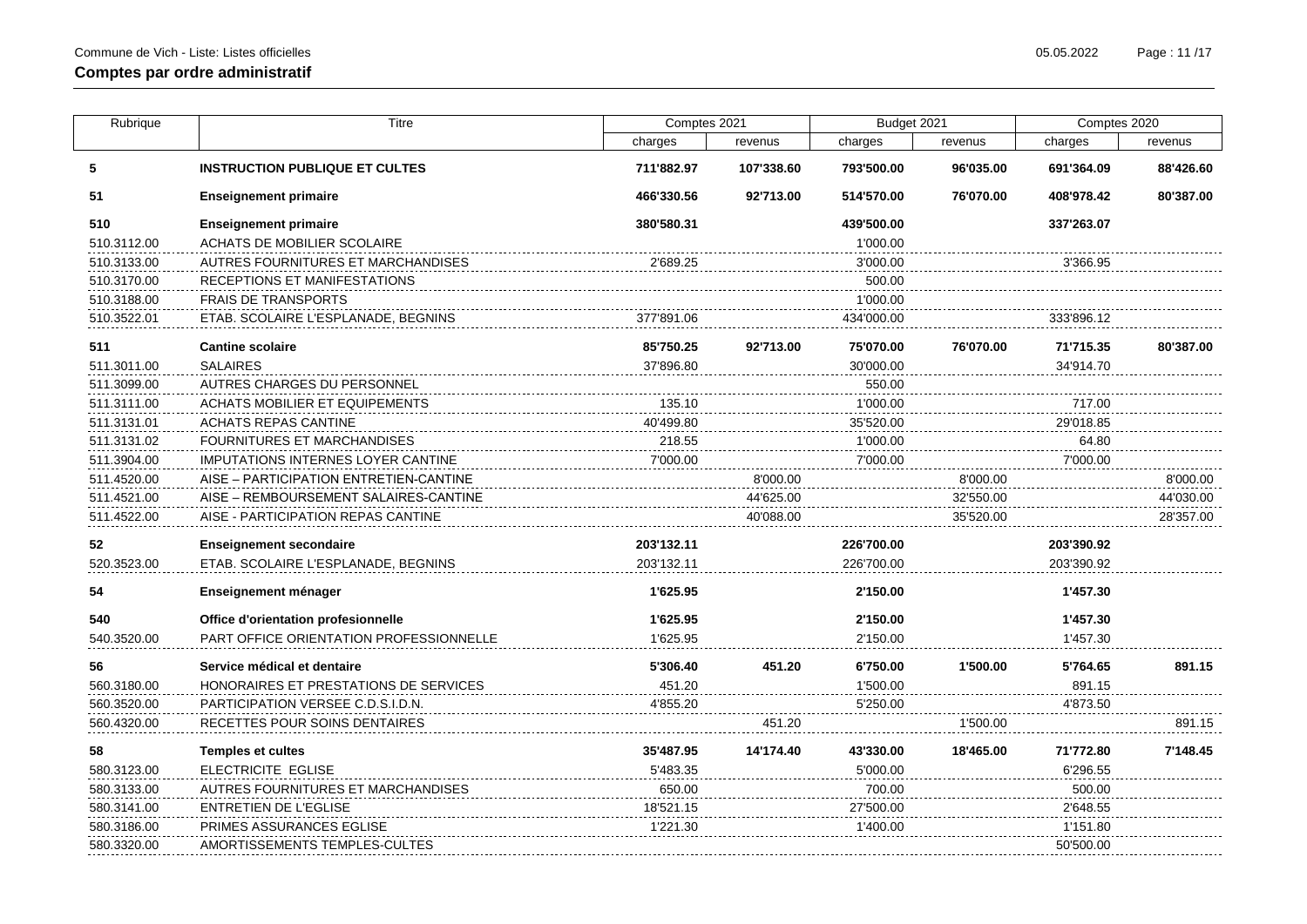| Rubrique    | Titre                                                 | Comptes 2021 |           | Budget 2021 |           | Comptes 2020 |          |
|-------------|-------------------------------------------------------|--------------|-----------|-------------|-----------|--------------|----------|
|             |                                                       | charges      | revenus   | charges     | revenus   | charges      | revenus  |
| 58          | <b>Temples et cultes</b>                              | 35'487.95    | 14'174.40 | 43'330.00   | 18'465.00 | 71'772.80    | 7'148.45 |
| 580.3522.01 | PART VERSEE PAROISSE CATHOLIQUE DE GLAND              | 3'075.60     |           | 2'600.00    |           | 3'000.20     |          |
| 580.3522.02 | PART VERSEE PAROISSE PROTESTANTE                      | 4'063.55     |           | 3'700.00    |           | 3'835.40     |          |
| 580.3522.03 | PART PAROISSE DE LANGUE ALLEMANDE                     |              |           | 100.00      |           | 140.30       |          |
| 580.3901.00 | <b>IMPUTATIONS INTERNES SALAIRES/CHARGES SOCIALES</b> | 2'473.00     |           | 2'330.00    |           | 3'700.00     |          |
| 580.4522.00 | PART COMMUNE DE COINSINS EGLISE                       |              | 14'174.40 |             | 18'465.00 |              | 7'148 45 |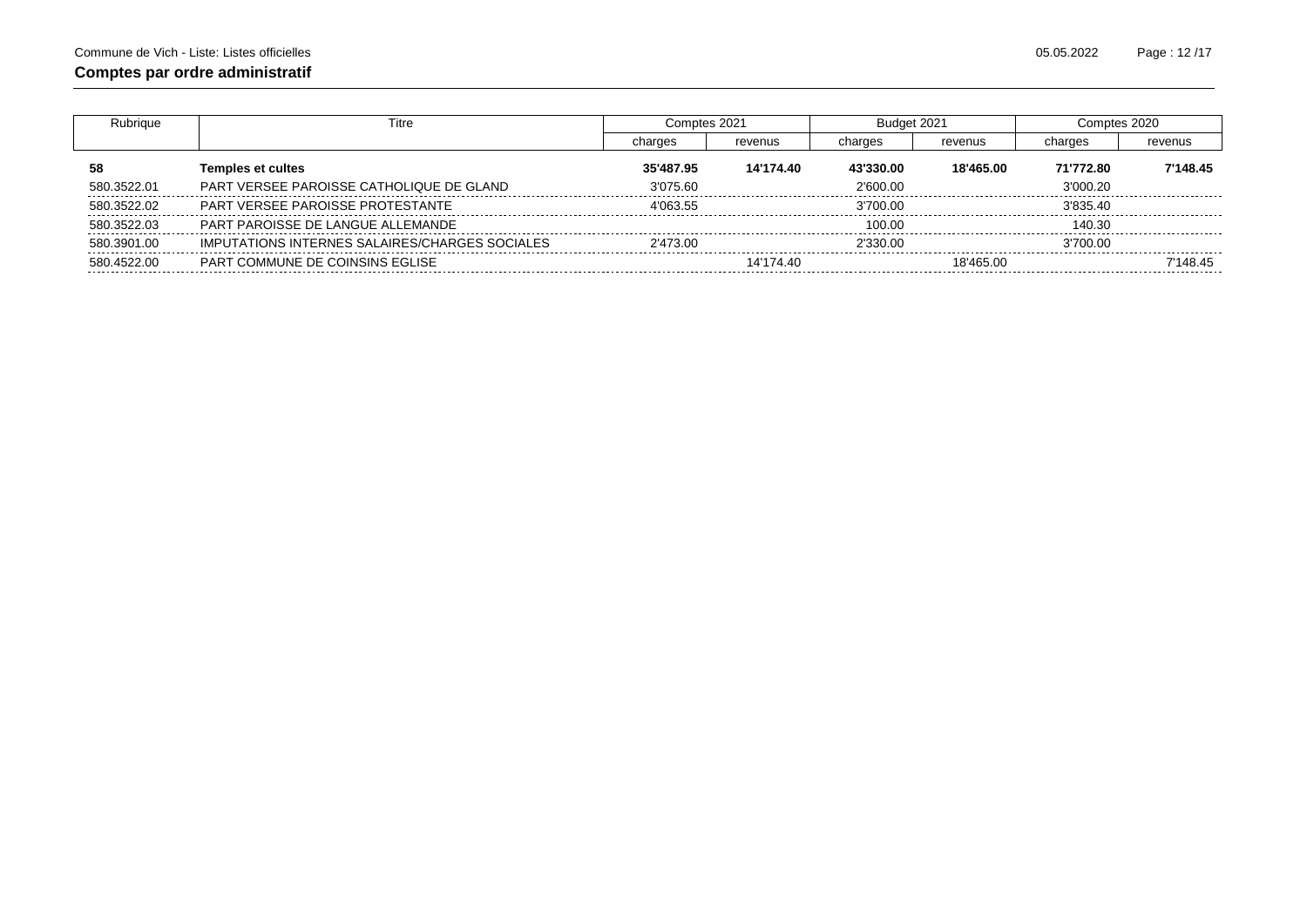| Rubrique    | Titre                                           |            | Comptes 2021 | Budget 2021 |           | Comptes 2020 |           |
|-------------|-------------------------------------------------|------------|--------------|-------------|-----------|--------------|-----------|
|             |                                                 | charges    | revenus      | charges     | revenus   | charges      | revenus   |
| 6           | <b>POLICE</b>                                   | 328'437.13 | 24'149.00    | 301'756.00  | 20'500.00 | 300'764.59   | 20'401.30 |
| 61          | Corps de police                                 | 204'466.00 | 5'630.00     | 173'137.00  | 500.00    | 188'052.05   | 2'432.00  |
| 610.3011.00 | PATROUILLEUSES SCOLAIRES                        |            |              |             |           | 1'737.05     |           |
| 610.3189.02 | SURVEILLANCE - VIGILES                          |            |              | 500.00      |           |              |           |
| 610.3511.01 | <b>CANTON - REFORME POLICIERE</b>               | 204'465.00 |              | 172'637.00  |           | 186'315.00   |           |
| 610.3511.02 | REFORME POLICIERE EXERCICE PRECEDENT            | 1.00       |              |             |           |              |           |
| 610.4370.00 | AMENDES DIVERSES                                |            | 150.00       |             |           |              |           |
| 610.4370.01 | AMENDES ROUTES                                  |            | 5'480.00     |             | 500.00    |              | 2'430.00  |
| 610.4511.00 | REFORME POLICIERE SOLDE EXERCICE PRECEDENT      |            |              |             |           |              | 2.00      |
| 62          | Contrôle des habitants                          | 52'127.75  | 18'471.00    | 53'750.00   | 20'000.00 | 52'654.20    | 15'604.25 |
| 620.3011.00 | <b>TRAITEMENT PREPOSEE</b>                      | 44'355.90  |              | 43'500.00   |           | 44'697.05    |           |
| 620.3069.00 | INDEMNISATION ET REMBOURSEMENT FRAIS            |            |              | 200.00      |           |              |           |
| 620.3193.00 | <b>COTISATIONS ET FRAIS DIVERS</b>              | 60.00      |              | 50.00       |           | 50.00        |           |
| 620.3511.00 | PARTICIPATION A DES CHARGES CANTONALES          | 7'711.85   |              | 10'000.00   |           | 7'907.15     |           |
| 620.4319.00 | <b>EMOLUMENTS</b>                               |            | 18'471.00    |             | 20'000.00 |              | 15'604.25 |
| 65          | Défenses contre l'incendie                      | 47'018.98  |              | 47'607.00   |           | 36'085.39    | 2'317.05  |
| 650.3141.00 | ENTRETIEN DU RESEAU INCENDIE                    | 9'392.05   |              | 7'000.00    |           | 2'317.05     |           |
| 650.3521.00 | <b>PART. CHARGES AUTRES COMMUNES</b>            | 37'626.93  |              | 40'607.00   |           | 33'768.34    |           |
| 650.4363.00 | REMBOURSEMENTS DE TIERS                         |            |              |             |           |              | 2'317.05  |
| 66          | <b>Protection civile</b>                        | 24'824.40  | 48.00        | 27'262.00   |           | 23'972.95    | 48.00     |
| 660         | <b>PROTECTION CIVILE</b>                        | 24'824.40  | 48.00        | 27'262.00   |           | 23'972.95    | 48.00     |
| 660.3521.00 | ORPC DU DISTRICT DE NYON                        | 22'724.40  |              | 25'262.00   |           | 21'672.95    |           |
| 660.3903.00 | <b>IMPUTATIONS INTERNES ENERGIE/COMBUSTIBLE</b> | 2'100.00   |              | 2'000.00    |           | 2'300.00     |           |
| 660.4511.00 | PARTICIPATIONS ET REMBOURSEMENT DU CANTON       |            | 48.00        |             |           |              | 48.00     |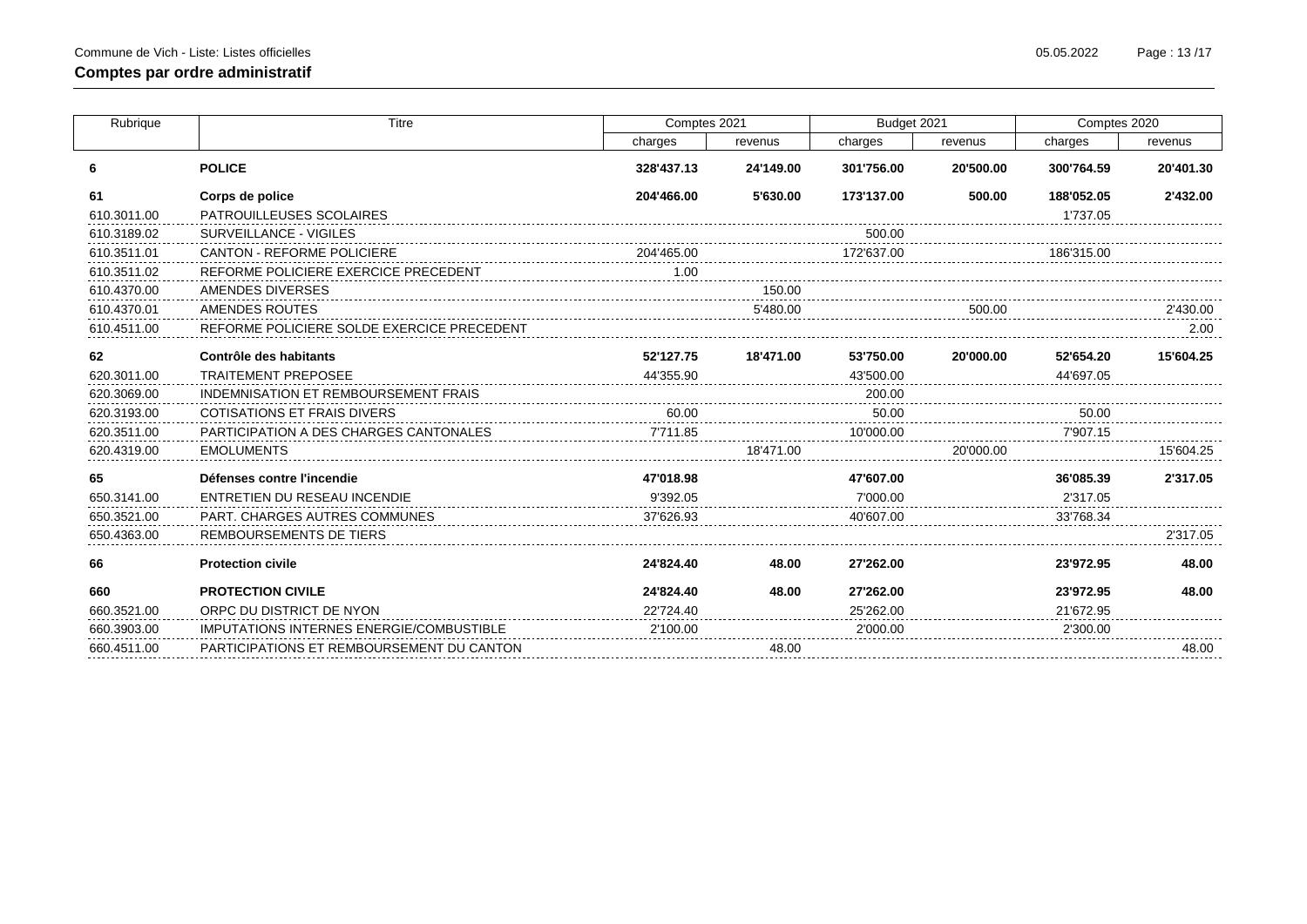| Rubrique     | Titre                                         | Comptes 2021 |           | Budget 2021  |         | Comptes 2020 |            |
|--------------|-----------------------------------------------|--------------|-----------|--------------|---------|--------------|------------|
|              |                                               | charges      | revenus   | charges      | revenus | charges      | revenus    |
| $\mathbf{7}$ | <b>SECURITE SOCIALE</b>                       | 2'033'356.50 | 17'339.85 | 1'662'508.00 |         | 1'986'542.50 | 191'016.00 |
| 71           | Service social                                | 319'234.90   | 16'125.85 | 302'302.00   |         | 311'065.95   |            |
| 710          | Service social communal                       | 55'783.35    | 11'480.00 | 57'200.00    |         | 41'995.05    |            |
| 710.3102.00  | LIVRES, JOURNAUX, DOC. ET FRAIS ANNONCES      | 4'796.00     |           |              |         |              |            |
| 710.3151.00  | <b>ENTRETIEN EQUIPEMENT</b>                   | 406.55       |           | 400.00       |         | 406.55       |            |
| 710.3170.00  | RECEPTIONS ET MANIFESTATIONS                  | 5'186.45     |           | 6'000.00     |         | 4'224.30     |            |
| 710.3521.01  | REORGANISATION ACTION SOCIALE NYON-ROLLE      | 16'785.70    |           | 21'375.00    |         | 14'984.50    |            |
| 710.3657.01  | SUBVENTIONS EFFICACITE ENERGETIQUE            | 1'000.00     |           |              |         |              |            |
| 710.3657.02  | PARTICIPATION COUTS ABON. TRANSPORT           | 9'180.00     |           | 12'000.00    |         | 12'060.00    |            |
| 710.3657.03  | <b>ACHAT VELO ELECTRIQUE</b>                  | 800.00       |           |              |         |              |            |
| 710.3657.05  | REMPLACEMENT HAIE EXOTIQUE, ARBUSTES, BIOTOPE | 500.00       |           |              |         |              |            |
| 710.3659.00  | DONS, AIDES                                   | 3'900.00     |           | 3'500.00     |         | 3'486.00     |            |
| 710.3659.01  | SOUTIEN SOCIETES LOCALES                      | 12'234.65    |           | 12'000.00    |         | 5'729.70     |            |
| 710.3909.00  | IMPUTATIONS INTERNES SACS DECHETS SOCIAUX     | 994.00       |           | 1'925.00     |         | 1'104.00     |            |
| 710.4809.00  | PRELEVEMENT FONDS DE RESERVE                  |              | 11'480.00 |              |         |              |            |
| 711          | Réseau d'accueuil des Toblerones              | 256'451.55   | 4'645.85  | 240'023.00   |         | 228'415.70   |            |
| 711.3522.01  | RAT PARTICIPATION ADMINISTRATION              | 14'634.85    |           | 13'538.00    |         | 17'533.00    |            |
| 711.3522.02  | ACCUEIL DE JOURS ENFANTS - FAJE               | 5'780.00     |           | 6'250.00     |         | 5'415.00     |            |
| 711.3522.03  | RAT STRUCTURES PRE-SCOLAIRE                   | 116'279.25   |           | 113'304.00   |         | 93'383.10    |            |
| 711.3522.04  | RAT ACCUEIL EN MILIEU FAMILIAL                | 61'566.40    |           | 69'500.00    |         | 78'675.70    |            |
| 711.3522.05  | RAT STRUCTURES PARA-SCOLAIRE                  | 32'559.85    |           | 36'431.00    |         | 10'176.30    |            |
| 711.3522.06  | RAT INTER-RESEAUX                             | 25'631.20    |           | 1'000.00     |         | 23'232.60    |            |
| 711.4520.01  | REMB. RAT - PARA-SCOLAIRE                     |              | 4'645.85  |              |         |              |            |
| 712          | <b>UAPE</b>                                   | 7'000.00     |           | 5'079.00     |         | 40'655.20    |            |
| 712.3141.00  | <b>ENTRETIEN UAPE</b>                         |              |           |              |         | 1'043.20     |            |
| 712.3522.01  | <b>DUILLIER - UAPE CAPS</b>                   | 7'000.00     |           |              |         | 39'612.00    |            |
| 712.3522.02  | <b>VICH - UAPE VICHKINGS</b>                  |              |           | 5'079.00     |         |              |            |
| 72           | Prévoyance sociale cantonale                  | 1'709'132.00 | 1'214.00  | 1'353'781.00 |         | 1'665'162.00 | 185'466.00 |
| 720.3515.00  | <b>FACTURE SOCIALE</b>                        | 1'353'781.00 |           | 1'353'781.00 |         | 1'665'162.00 |            |
| 720.3515.01  | PROVISION SOLDE FACTURE SOCIALE               | 355'351.00   |           |              |         |              |            |
| 720.4515.00  | PROVISION SOLDE FACTURE SOCIALE               |              |           |              |         |              | 183'980.00 |
| 720.4515.01  | FACTURE SOCIALE SOLDE EXERCICE PRECEDENT      |              | 1'214.00  |              |         |              | 1'486.00   |
| 73           | Santé publique                                | 4'989.60     |           | 6'425.00     |         | 10'314.55    | 5'550.00   |
| 730.3185.00  | <b>COMMISSION DE SALUBRITE</b>                |              |           | 500.00       |         |              |            |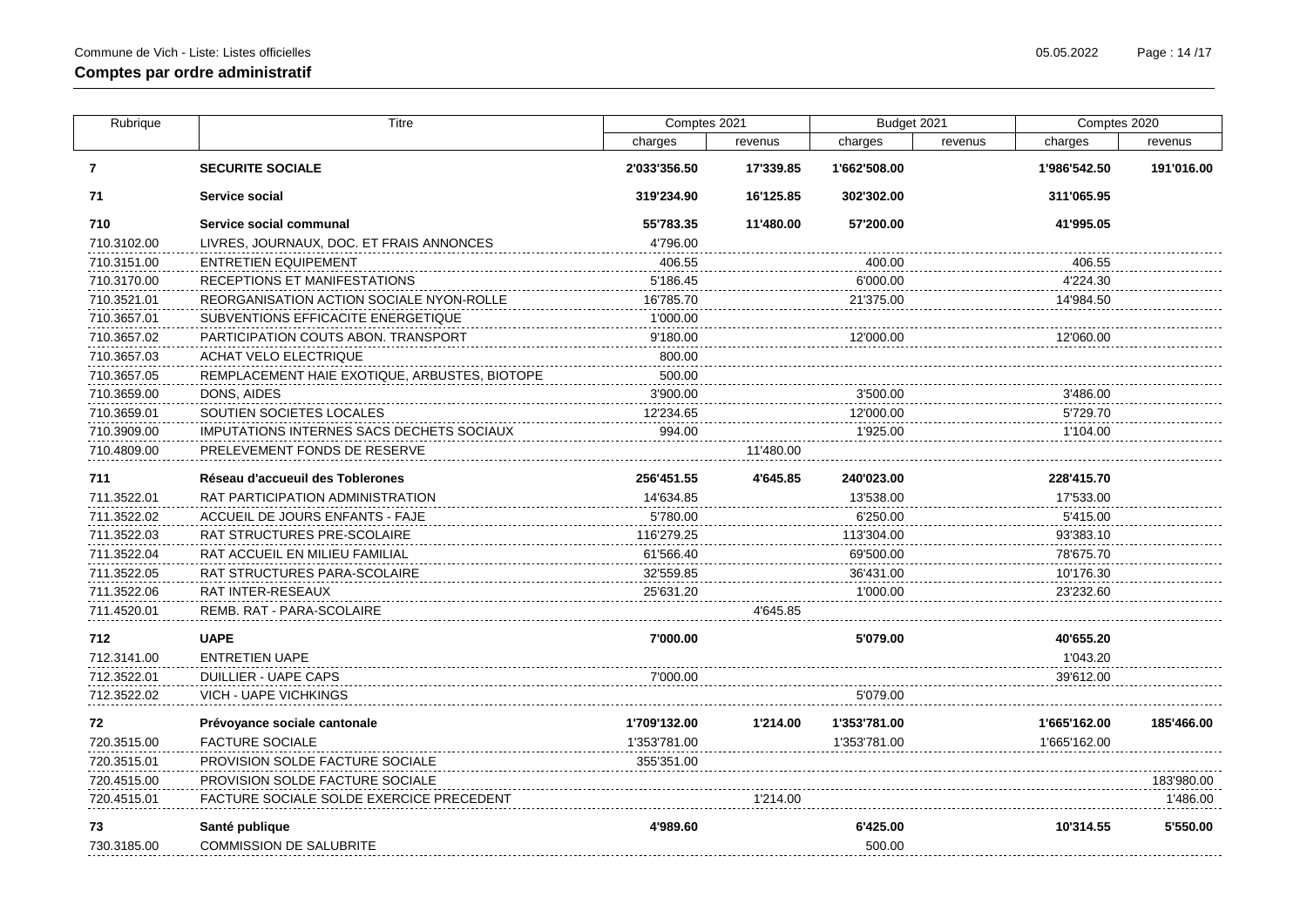| ubriaue     | ïtre                                     | Comptes 2021 |         | Budget 2021 |         | Comptes 2020 |          |
|-------------|------------------------------------------|--------------|---------|-------------|---------|--------------|----------|
|             |                                          | charges      | revenus | charges     | revenus | charges      | revenus  |
| 73          | Santé publique                           | 4'989.60     |         | 6'425.00    |         | 10'314.55    | 5'550.00 |
| 730.3185.01 | HONORAIRES ET PRESTATIONS DE SERVICES    |              |         | 300.00      |         | 35.95        |          |
| 730.3185.02 | CONTROLE DENREES ALIMENTAIRES ET VIANDES |              |         |             |         | 5'550.00     |          |
| 730.3522.00 | PART CENTRE FUNERAIRE REGION NYON-ROLLE  | 2'099.60     |         | 2'500.00    |         | 2'021.10     |          |
| 730.3654.02 | FINANCEMENT D'ESPACE PREVENTION LA COTE  | 2'890.00     |         | 3'125.00    |         | 2'707.50     |          |
| 730.4359.00 | VENTES ET PRESTATIONS DE SERVICES        |              |         |             |         |              | 5'550.00 |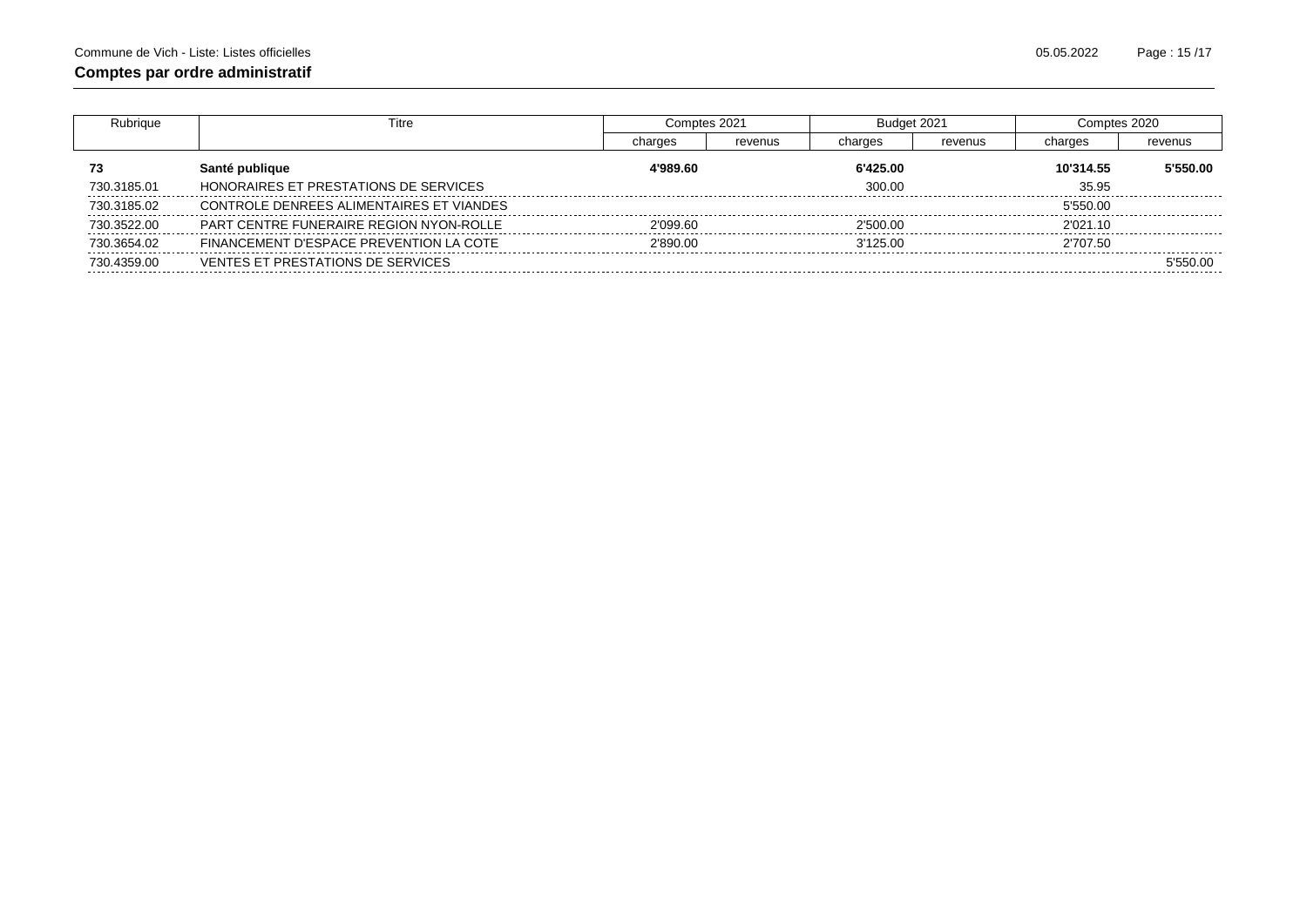| Rubrique    | Titre                                          | Comptes 2021 |            | Budget 2021 |            | Comptes 2020 |            |
|-------------|------------------------------------------------|--------------|------------|-------------|------------|--------------|------------|
|             |                                                | charges      | revenus    | charges     | revenus    | charges      | revenus    |
| 8           | <b>SERVICES INDUSTRIELS</b>                    | 305'846.40   | 305'846.40 | 201'830.00  | 201'830.00 | 331'409.25   | 331'409.25 |
| 81          | Service des eaux                               | 305'846.40   | 305'846.40 | 201'830.00  | 201'830.00 | 331'409.25   | 331'409.25 |
| 810.3114.00 | ACHATS DE MATERIEL D'EXPLOITATION              | 2'282.55     |            | 5'000.00    |            |              |            |
| 810.3121.00 | ACHAT ET CONSOMMATION D'EAU                    | 362.05       |            | 7'000.00    |            | 1'863.53     |            |
| 810.3123.00 | ELECTRICITE STATION POMPAGE                    | 8'524.06     |            | 6'000.00    |            | 6'733.38     |            |
| 810.3144.01 | ENTRETIEN DU RESEAU D'EAU                      | 14'466.00    |            | 50'000.00   |            | 49'069.40    |            |
| 810.3144.02 | <b>ENTRETIEN STATION POMPAGE</b>               | 18'268.20    |            | 40'000.00   |            | 2'522.00     |            |
| 810.3154.00 | ENTRETIEN MATERIEL ET EQUIPEMENT               |              |            | 5'000.00    |            |              |            |
| 810.3182.00 | <b>LIAISON INTERNET</b>                        | 1'504.14     |            | 1'500.00    |            | 1'504.14     |            |
| 810.3185.01 | HONORAIRES ET PRESTATIONS DE SERVICES 7.7%     | 61'354.22    |            | 85'000.00   |            | 27'918.01    |            |
| 810.3813.00 | ATTRIBUTION FONDS EXTENSION ET ENTRETIEN       | 196'612.18   |            |             |            | 241'798.79   |            |
| 810.3901.00 | IMPUTATIONS INTERNES SALAIRES/CHARGES SOCIALES | 2'473.00     |            | 2'330.00    |            |              |            |
| 810.4273.00 | LOCATION DE COMPTEURS                          |              | 12'948.50  |             | 13'300.00  |              | 13'241.25  |
| 810.4341.00 | TAXES UNIQUES DE RACCORDEMENT                  |              | 159'769.90 |             | 10'000.00  |              | 187'170.00 |
| 810.4350.01 | <b>VENTE D'EAU</b>                             |              | 116'658.00 |             | 120'000.00 |              | 114'858.00 |
| 810.4350.02 | <b>TAXES D'ABONNEMENT</b>                      |              | 16'470.00  |             | 16'000.00  |              | 16'140.00  |
| 810.4813.00 | PRELEVEMENT FONDS EXTENSION D'EAU              |              |            |             | 42'530.00  |              |            |